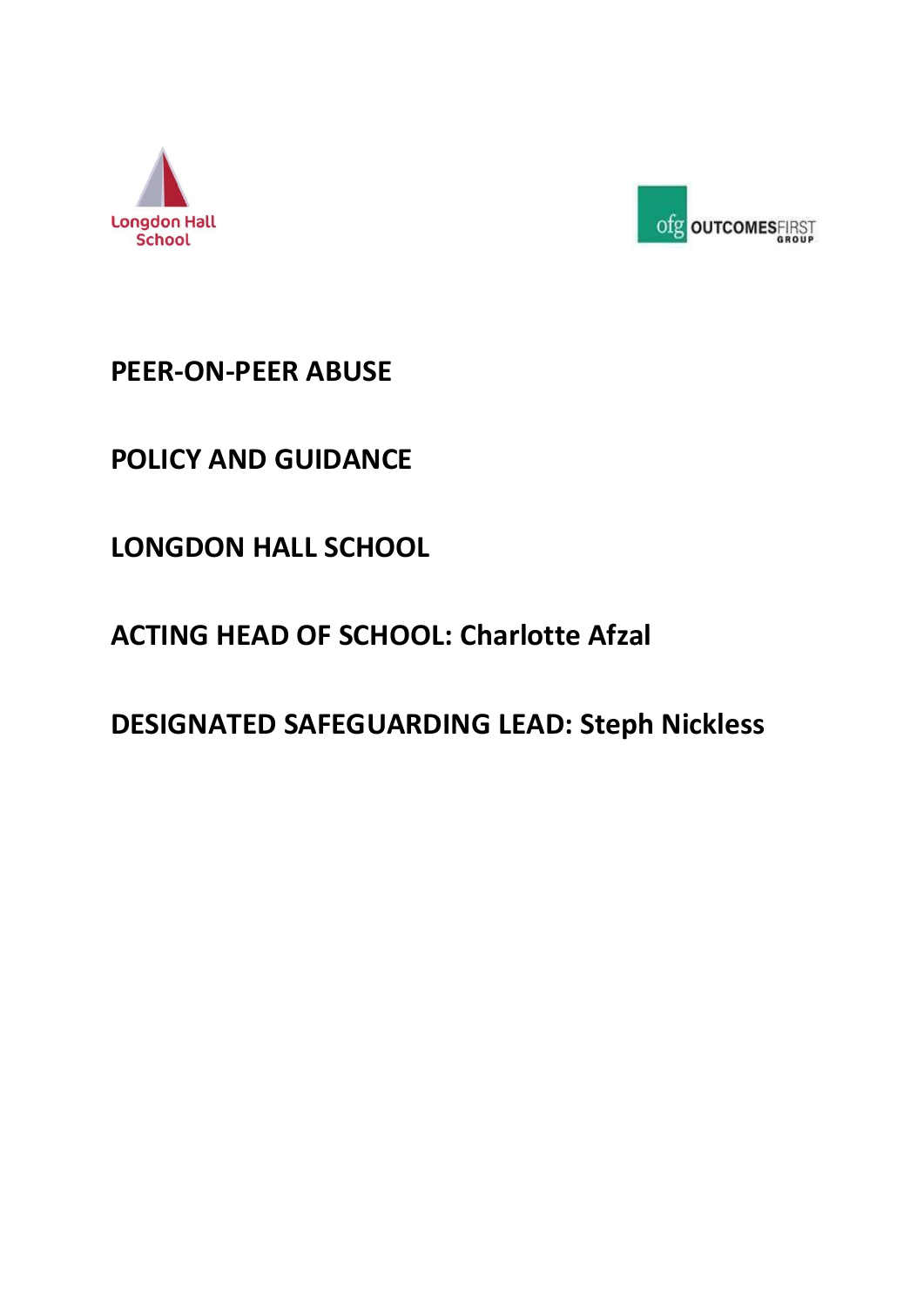



| <b>Contents</b> |                                                                                     |  |
|-----------------|-------------------------------------------------------------------------------------|--|
| 1.0             |                                                                                     |  |
| 2.0             |                                                                                     |  |
| 2.1             |                                                                                     |  |
| 3.0             |                                                                                     |  |
| 3.1             |                                                                                     |  |
| 3.2             |                                                                                     |  |
| 3.3             |                                                                                     |  |
| 4.0             |                                                                                     |  |
| 4.1             |                                                                                     |  |
|                 |                                                                                     |  |
|                 |                                                                                     |  |
| 4.4             |                                                                                     |  |
| 4.5             |                                                                                     |  |
| 4.6             |                                                                                     |  |
| 4.7             | Action following a report of sexual violence and/or sexual harassment  11           |  |
| 5.0             |                                                                                     |  |
| 5.1             |                                                                                     |  |
| 5.2             |                                                                                     |  |
| 6.0             |                                                                                     |  |
| 7.0             |                                                                                     |  |
| 7.1             |                                                                                     |  |
|                 |                                                                                     |  |
|                 |                                                                                     |  |
|                 | Annex C: Help and Support for health needs arising from sexual assault or abuse  19 |  |
|                 |                                                                                     |  |
|                 |                                                                                     |  |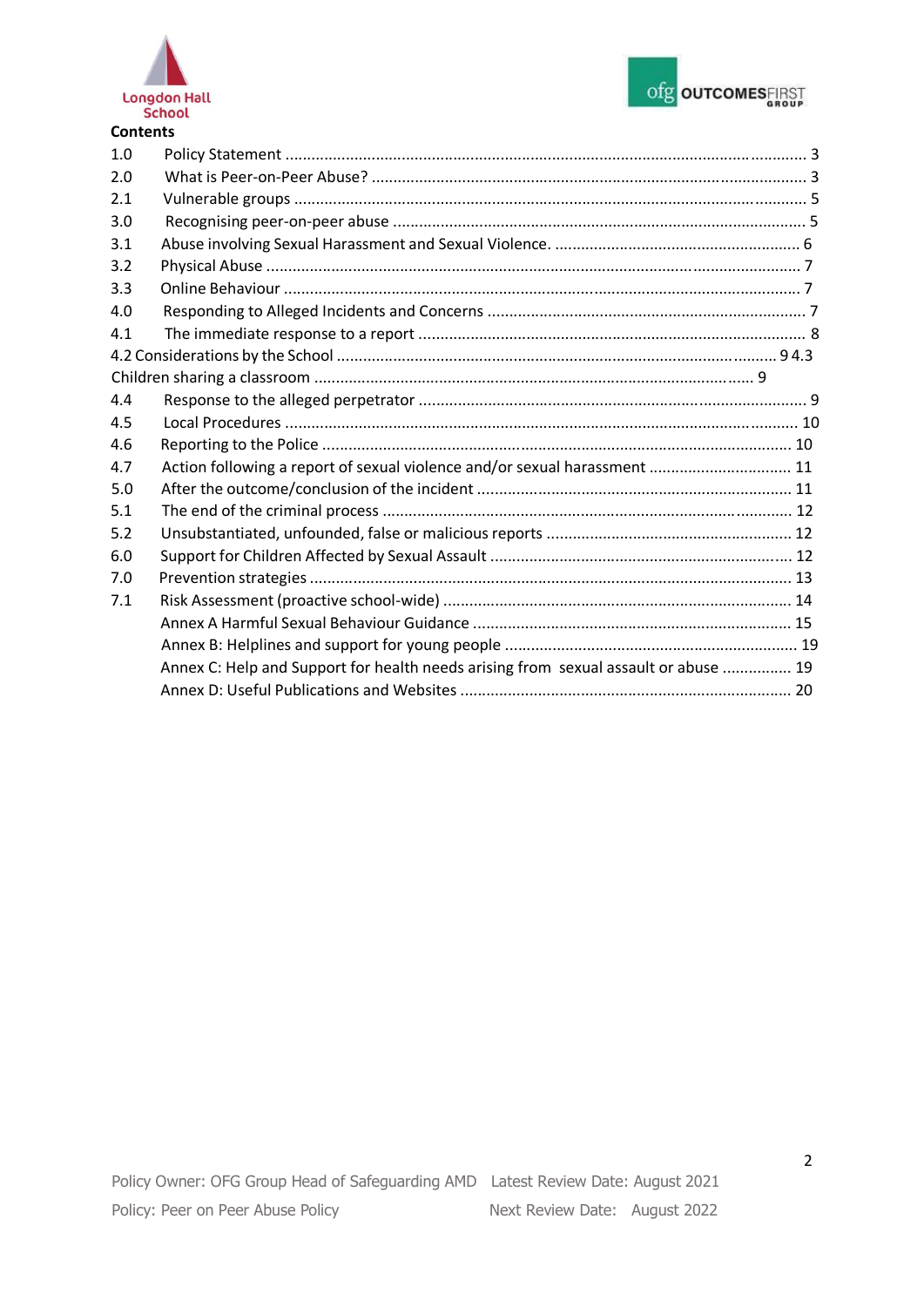



Outcomes First Group puts the safety of the people we support as the highest priority and is committed to ensuring that children and young people are effectively safeguarded in all services, including schools, residential homes and fostering, at all times.

The Group recognises that children can be capable of abusing their peers, and vulnerable to abuse by their peers. Such abuse is taken as seriously as abuse perpetrated by an adult and will not be tolerated. The Group has a zero-tolerance approach to abuse, and it should never be passed off as "banter", "just having a laugh", "part of growing up" or "boys being boys" as this can lead to a culture of unacceptable behaviours and an unsafe environment for children.

A contextual safeguarding approach will be taken to understand, and respond to, any occurrences of peer-on-peer abuse, recognising that children and young people who display harmful behaviours must be seen as vulnerable themselves.

The Group is committed to ensuring the prevention, early identification and appropriate management of peer-on-peer abuse. Where such abuse is identified, child protection procedures must be followed. All children and young people who have been affected by the situation will be supported, with wider risks being considered and addressed.

Peer-on-Peer abuse is referenced in the School Safeguarding Policy. However, the specific issues and sensitive nature of peer-on-peer abuse requires this additional guidance, which is written in line with the statutory guidance contained within: [Keeping Children Safe in Education 2021;](https://assets.publishing.service.gov.uk/government/uploads/system/uploads/attachment_data/file/999348/Keeping_children_safe_in_education_2021.pdf) [Working Together to Safeguard Children 2018 \(updated December 2020\);](https://assets.publishing.service.gov.uk/government/uploads/system/uploads/attachment_data/file/942454/Working_together_to_safeguard_children_inter_agency_guidance.pdf)  [Sexual Violence and Sexual Harassment between Children in Schools and Colleges \(September 2021\)](https://assets.publishing.service.gov.uk/government/uploads/system/uploads/attachment_data/file/999239/SVSH_2021.pdf)

This Policy and Guidance should be read alongside the following:

- The School's Safeguarding Policy
- The School's Anti-bullying policy
- The School's Behaviour Policy
- Outcomes First Group's Exploitation policy
- Outcomes First Group's Protecting Children from Radicalisation policy
- Outcomes First Group's Safer Recruitment policy
- Outcomes First Group's Data Protection policy
- Outcomes First Group's Staying Safe Online policy
- Outcomes First Group's Web Filtering policy
- The School's Whistleblowing and Complaints policy
- The School's description and guidance of the role of the Designated Safeguarding Lead and the Deputy Designated Safeguarding Lead

#### **2.0 What is Peer-on-Peer Abuse?**

Peer-on-peer abuse is any form of physical, sexual, verbal, emotional or financial abuse, or coercive control exercised between children, and within children's relationships (both intimate and nonintimate), friendships, and wider peer associations.

Policy Owner: OFG Group Head of Safeguarding AMD Latest Review Date: August 2021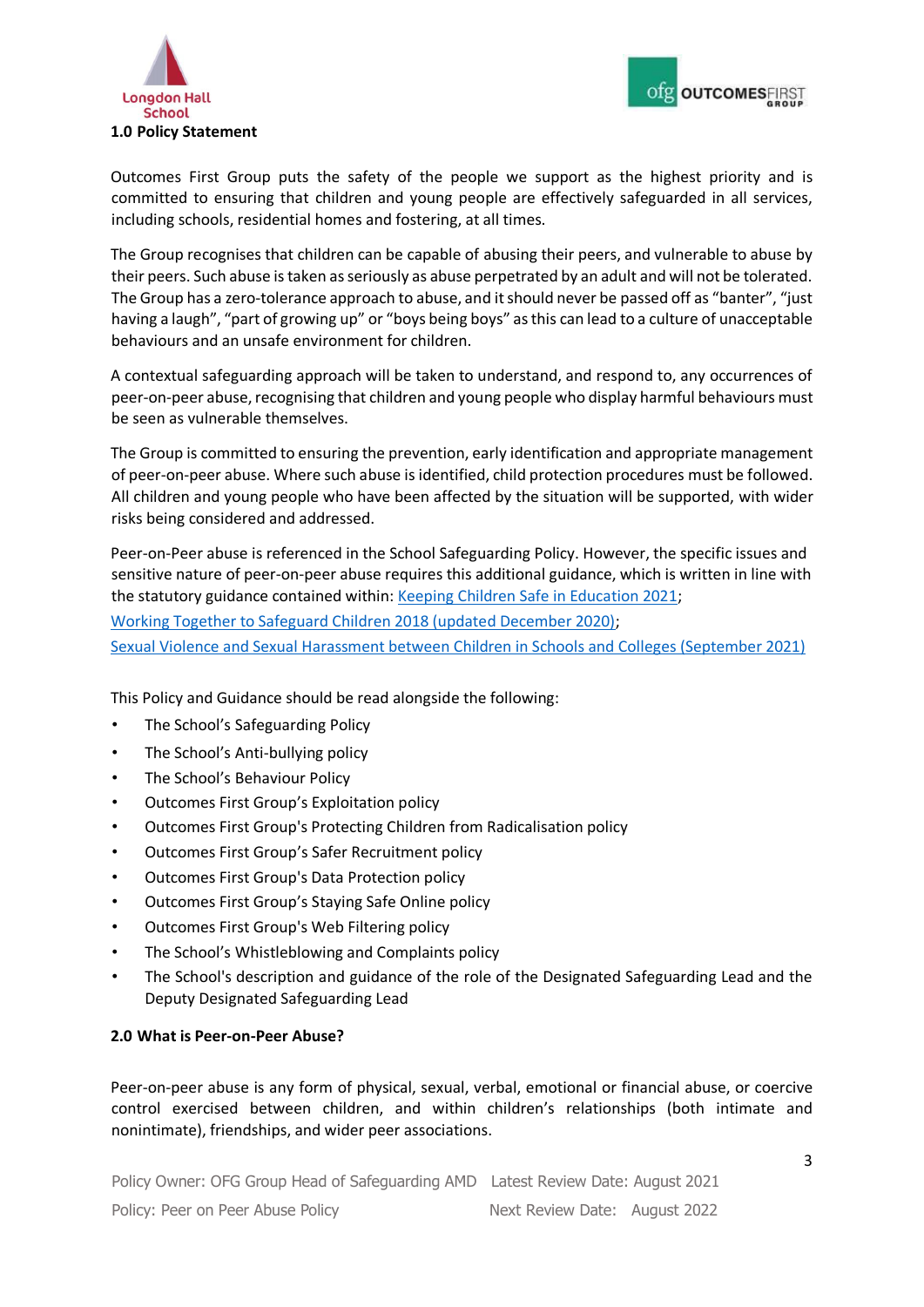

All staff should understand, that even if there are no reports in their schools or colleges it does not mean it is not happening, it may be the case that it is just not being reported. As such it is important if staff have any concerns regarding peer-on-peer abuse, they should speak to their designated safeguarding lead (or deputy).

It is essential that all staff understand the importance of challenging inappropriate behaviours between peers, many of which are listed below, that are actually abusive in nature. Downplaying certain behaviours, for example dismissing sexual harassment as "just banter", "just having a laugh", "part of growing up" or "boys being boys" can lead to a culture of unacceptable behaviours, an unsafe environment for children and in worst case scenarios a culture that normalises abuse leading to children accepting it as normal and not coming forward to report it.

All staff should be aware that children can abuse other children, and that it can happen both inside and outside of school, online and offline. Some examples of how this can manifest itself in different behaviours include, but are not limited to:

- bullying (including cyberbullying, prejudice-based and discriminatory bullying);
- abuse in intimate personal relationships between peers;
- physical abuse such as hitting, kicking, shaking, biting, hair pulling, or otherwise causing physical harm (this may include an online element which facilitates, threatens and/or encourages physical abuse);
- sexual violence, such as rape, assault by penetration and sexual assault; (this may include an online element which facilitates, threatens and/or encourages sexual violence);
- sexual harassment, such as sexual comments, remarks, jokes and online sexual harassment, which may be standalone or part of a broader pattern of abuse;
- causing someone to engage in sexual activity without consent, such as forcing someone to strip, touch themselves sexually, or to engage in sexual activity with a third party;
- consensual and non-consensual sharing of nudes and semi-nude images and or videos (also known as sexting or youth produced sexual imagery)[;](https://www.gov.uk/government/publications/sharing-nudes-and-semi-nudes-advice-for-education-settings-working-with-children-and-young-people/sharing-nudes-and-semi-nudes-advice-for-education-settings-working-with-children-and-young-people) [Sharing nudes and semi-nudes: Advice for education](https://www.gov.uk/government/publications/sharing-nudes-and-semi-nudes-advice-for-education-settings-working-with-children-and-young-people/sharing-nudes-and-semi-nudes-advice-for-education-settings-working-with-children-and-young-people) [settings working with children and young people](https://www.gov.uk/government/publications/sharing-nudes-and-semi-nudes-advice-for-education-settings-working-with-children-and-young-people/sharing-nudes-and-semi-nudes-advice-for-education-settings-working-with-children-and-young-people)
- up skirting, which typically involves taking a picture under a person's clothing without their permission, with the intention of viewing their genitals or buttocks to obtain sexual gratification, or cause the victim humiliation, distress or alarm; and
- initiation/hazing type violence and rituals (this could include activities involving harassment, abuse or humiliation used as a way of initiating a person into a group and may also include an online element)

Some of these behaviours will need to be handled with reference to other policies in school, such as the Behaviour, Anti- bullying, Child Protection and Staying Safe Online policy.

The school should have a clear policy on the use of mobile and smart technology and there **must** be procedures in place for pupils use of mobile phones in school.

All staff must be aware and alert to signs of peer-on-peer abuse that may occur offline and online. All staff should be clear as to the school's policies and procedures, ensuring they are followed as part of their everyday practice.

#### The School must **ensure that pupils know**:

• how to report any concerns and feel confident that they will be listened to and supported.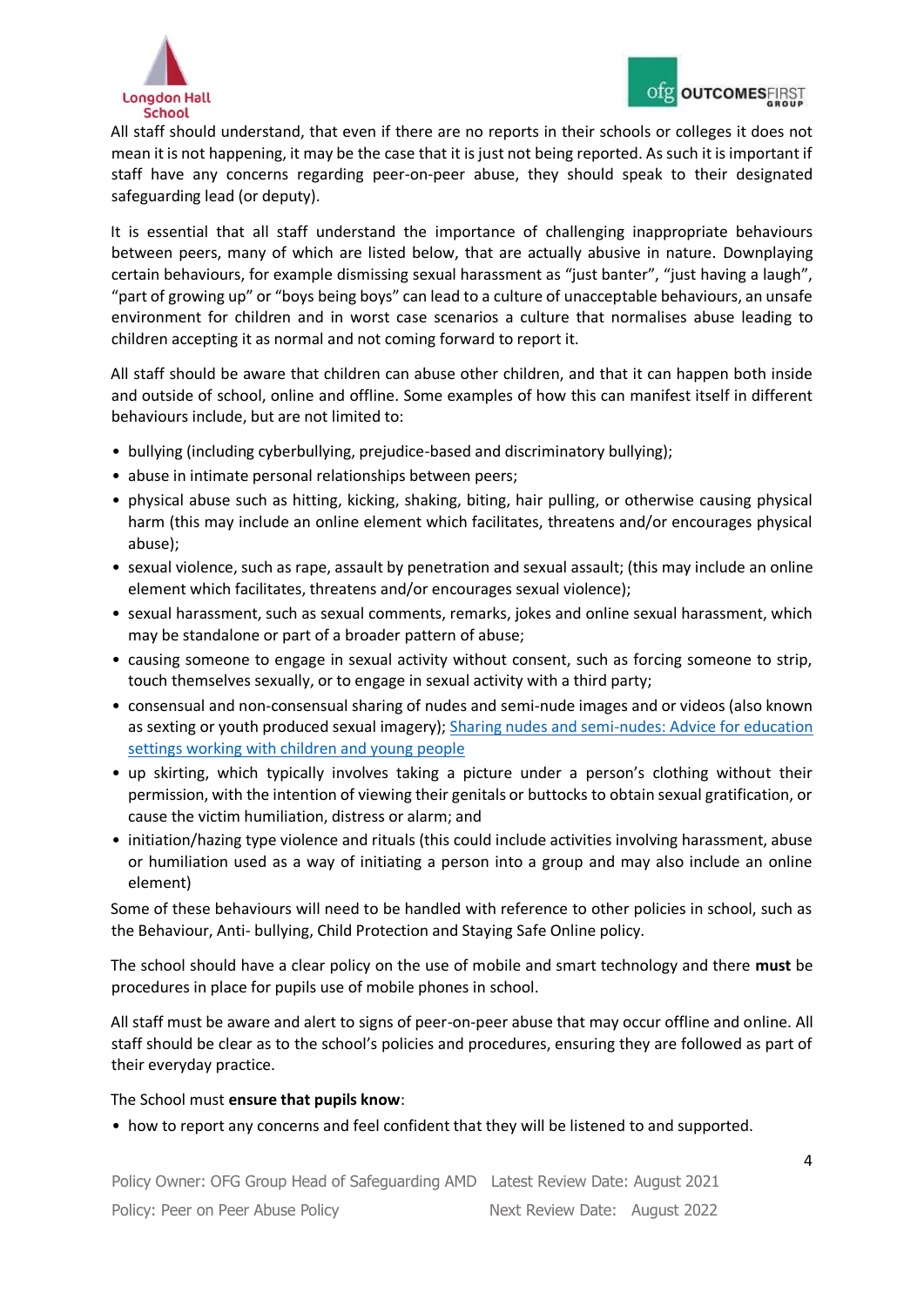



• They can also report any concerns by emailing tellus@ofgl.co.uk, which is monitored by the Outcomes First Group's Quality Team.

- Are aware of the NSPCC dedicated helpline 0800 136 663
- Are aware of how to contact Childline.

## **2.1 Vulnerable groups**

It is important to always be aware that any child can be at risk of peer-on-peer abuse and that abusers can be younger than their victims.

Research suggests some groups may be more at risk. The Safeguarding Network identifies the following as particularly vulnerable:

- Those aged 10 and upwards (although victims as young as 8 identified).
- Girls and young women are more likely to be victims and boys and young men more likely to be abusers.
- Black and minority ethnic children often under identified as victims and over-identified as perpetrators.
- Young people with intra-familial abuse in their histories or those living with domestic abuse are more likely to be vulnerable.
- Young people in care and those who have experienced loss of a parent, sibling or friend through bereavement.
- Young people who have been abused or have abused their peers.

Pupils with Special Educational Needs and Disabilities are more at risk of abuse. Staff must be vigilant in monitoring those pupils who are more vulnerable. Any concerns must be reported immediately to the Designated Safeguarding Lead (DSL) and documented on the school's electronic recording system.

It is recognised that both boys and girls experience peer on peer abuse. Boys are less likely to report intimate relationship abuse and may display other behaviour, such as antisocial behaviour. Boys report high levels of victimisation in areas where they are affected by gangs. Please see the Outcomes First Group's Child Exploitation Policy for Schools for further information.

#### **3.0 Recognising peer-on-peer abuse**

Signs that a child may be suffering from peer-on-peer abuse can also overlap with those indicating other types of abuse and can include, but are not limited to:

- disengagement from classes or struggling to carry out school related tasks to their usual standard physical injuries,
- experiencing difficulties with mental health and/or emotional wellbeing,
- becoming withdrawn and/or shy; experiencing headaches, stomach aches, anxiety and/or panic attacks; suffering from nightmares or lack of sleep or sleeping too much
- broader changes in behaviour, such as alcohol or substance misuse
- changes in appearance and/or acting in a way that is not appropriate for the child's age
- abusive behaviour towards others.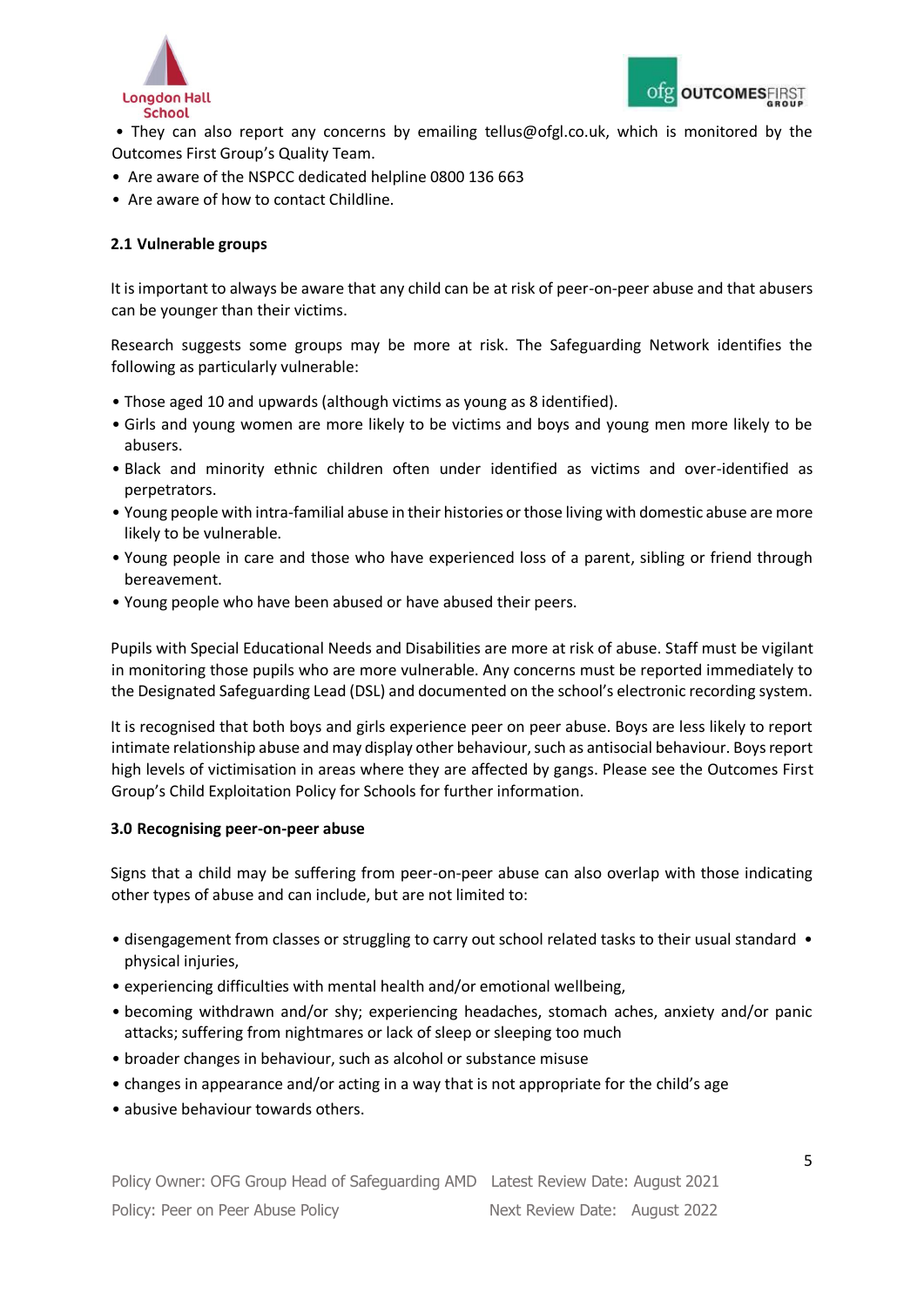

This list is not exhaustive, and if a child displays these signs, it does not necessarily indicate abuse. Staff must be alert to behaviour that might cause concern and think about what the behaviour might signify. Children should be encouraged to share with them any underlying reasons for their behaviour and, where appropriate, staff might need to engage parents/carers to understand the context more fully.

Where a child exhibits any behaviour that is out of character or abnormal for his/her age or stage of development, staff should always consider whether an underlying concern is contributing to their behaviour and, if so, what the concern is and how the child can be supported going forwards.

## **3.1 Abuse involving Sexual Harassment and Sexual Violence.**

Staff must read the Outcome's First Group's Harmful Sexual Behaviour Guidance included at Annex A.

Further detailed information is provided in DFE's advice: [Sexual Violence and Sexual Harassment](https://assets.publishing.service.gov.uk/government/uploads/system/uploads/attachment_data/file/999239/SVSH_2021.pdf) [Between Children in Schools and Colleges](https://assets.publishing.service.gov.uk/government/uploads/system/uploads/attachment_data/file/999239/SVSH_2021.pdf) on:

- what sexual violence and sexual harassment constitutes,
- important context to be aware of, including; what is consent, power imbalances, and developmental stages,
- harmful sexual behaviour may be an indication that the perpetrator is a victim of abuse themselves,
- related legal responsibilities for schools and colleges,
- advice on a whole school or college approach to preventing child on child sexual violence and sexual harassment,
- more detailed advice on responding to reports of sexual violence and sexual harassment, including safeguarding and supporting both the victim(s) and alleged perpetrator(s).

Sexual violence and sexual harassment can occur between two children of any age and sex, from primary through to secondary stage and into colleges. It can occur through a group of children sexually assaulting or sexually harassing a single child or group of children. Sexual violence and sexual harassment exist on a continuum and may overlap; they can occur outside of the school premises, and or online and face to face (both physically and verbally) and are never acceptable. All staff working with children are advised to maintain an attitude of **'it could happen here'**.

Whilst any report of sexual violence or sexual harassment should be taken seriously, staff should be aware it is more likely that girls will be the victims of sexual violence and sexual harassment and more likely it will be perpetrated by boys. The importance of distinguishing between problematic and abusive sexual behaviour (Harmful Sexual Behaviour HSB) is recognised. Understanding where a child's behaviour falls on a spectrum is essential to being able to respond appropriately to it.

The NSPCC defines HSB as: "Developmentally inappropriate sexual behaviour which is displayed by children and young people, and which may be harmful or abusive (derived from Hackett, 2014) it may also be referred to as sexually harmful behaviour or sexualised behaviour… may be harmful towards self or others or be abusive towards another child…or adult."

The **Brook Traffic Light Tool** helps staff to identify, assess and respond appropriately to sexual behaviours. As a minimum, DSLs and Deputy DSLs should complete the Brook e-learning around Harmful Sexual Behaviours to develop their understanding and awareness. **[https://www.brook.org.uk/training/wider-professional-training/sexual-behaviours-traffic](https://www.brook.org.uk/training/wider-professional-training/sexual-behaviours-traffic-light-tool/)[lighttool/](https://www.brook.org.uk/training/wider-professional-training/sexual-behaviours-traffic-light-tool/)**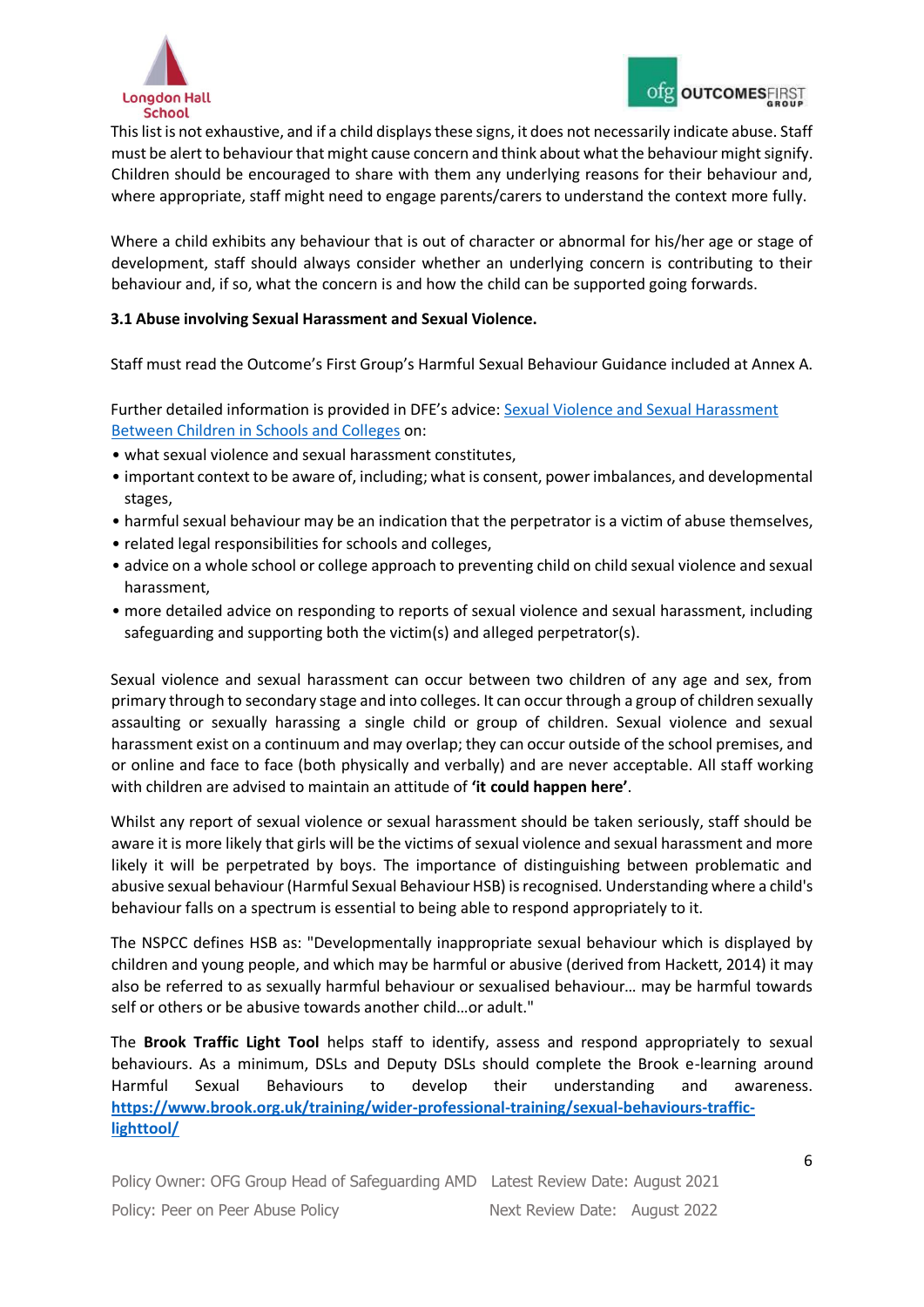



Simon Hackett (2010) proposes a **Continuum Model of Behaviours**to demonstrate the range of sexual behaviours presented by children and young people, from those that are normal, to those that are highly deviant.

Please see: **<https://learning.nspcc.org.uk/media/1657/harmful-sexual-behaviour-framework.pdf>** for the full Harmful Sexual Behaviour Framework developed by NSPCC in partnership with Research in Practice, Durham University and the NHS.

However, assessing where behaviour fits on this continuum can be complex. It is important to place any child's sexual behaviour within a developmental context and recognise the key differences between the motivations and meanings of such behaviours at varying stages of development.

#### **3.2 Physical Abuse**

Physical assaults and initiation violence and rituals from pupils to pupils can also be a form or peer-onpeer abuse. Such behaviour will not be tolerated and if it is believed that a crime has been committed, it will be reported to the police.

The principles from the Anti-bullying policy will be applied in these cases, with recognition that any police investigation will need to take priority.

Hackett's continuum model can also be referred to in this context to assess where the alleged behaviour falls on a spectrum and to decide how to respond. This could include, for example, considering whether the behaviour:

- is socially acceptable or is socially acceptable within the peer group
- involves a single incident or has occurred over a period of time
- is problematic and concerning
- involves any overt elements of victimisation or discrimination e.g. related to race, gender, sexual orientation, physical, emotional, or intellectual vulnerability
- involves an element of coercion or pre-planning
- involves a power imbalance between the child/children allegedly responsible for the behaviour
- involves a misuse of power.

#### **3.3 Online Behaviour**

Many forms of peer-on-peer abuse have an element of online behaviour. Online peer-on-peer abuse is any form of peer-on- peer abuse with a digital element. for example, consensual and non-consensual sharing of nudes and semi-nude images and/or video, online abuse, coercion and exploitation, peeronpeer grooming, threatening language delivered via online means, distribution of sexualised content and harassment.

Please see Staying Safe Online, Anti-bullying (including Cyberbullying) and Child Protection policies for further information.

#### **4.0 Responding to Alleged Incidents and Concerns**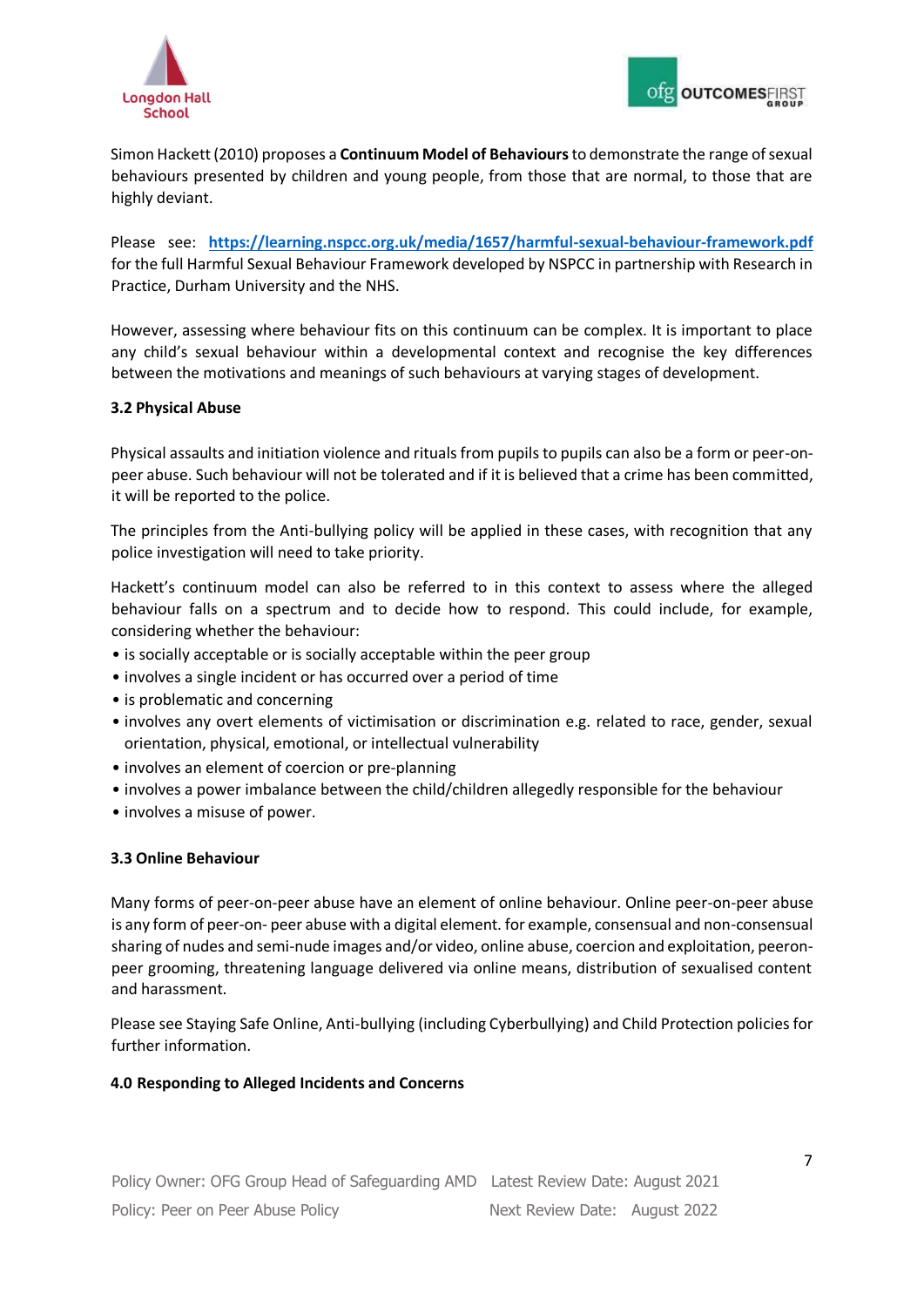

Staff must follow the Outcomes First Group Safeguarding and Child Protection policy if a child is at risk of harm, is in immediate danger, or has been harmed. Consideration must be given to the proportionality of the response on a case-by-case basis.

When making decisions about how to deal with allegations, the age and understanding of the young person who has displayed harmful behaviour must be taken into consideration, as well as any relevant personal circumstances and how this relates to their behaviour. Schools must consider any disparity in age between the young person who has displayed harmful behaviour and the victim, the impact the behaviour has had on the victim, and any element of coercion or violence.

**Staff must act immediately and report any concerns regarding peer-on-peer abuse to the Designated Safeguarding Lead (DSL), within one working day, and document this on the school's electronic recording system.**

The DSL must deal with any concerns of peer-on peer-abuse immediately and sensitively. As much information as possible must be gathered from the victim and the young person who has allegedly displayed harmful behaviour in order to gain the facts of what has happened.

The language used must be sensitive, non-judgemental and must not blame the victim. Victims must be supported and reassured that their safety and welfare within the School is the priority. Risk assessments must be implemented where necessary.

Where the DSL believes that there has been significant harm caused to the pupil, a referral must be made to the Local Authority immediately. It is important that schools provide as much information as possible as part of the referral process. This will allow any assessment to consider all the available evidence and enable a contextual approach to address such harm. In agreement with the Local Authority, parents/carers must be informed, where possible, this should be done face-to-face.

If the Local Authority does not believe it meets their threshold for further action and the DSL is not in agreement, this must be challenged with the Local Authority.

# **4.1 The immediate response to a report**

How staff respond to a report can encourage or undermine the confidence of future victims of sexual violence and sexual harassment to report or come forward.

Staff must:

- Report any concerns about a child's welfare immediately to the DSL rather than waiting to be told. The DSL will support the staff member to report the information to report the incident to other agencies as appropriate e.g., the placing authority and the police.
- Be able to reassure victims that they are being taken seriously and that they will be supported and kept safe. A victim should never be given the impression that they are creating a problem by reporting abuse, sexual violence or sexual harassment. Nor should a victim ever be made to feel ashamed for making a report. All staff will be trained to manage a report.
- Listen, ask open questions and write down as much as possible. Language must be used that is not victim-blaming, they must be non-judgemental and reassure the child that they have not caused a problem by disclosing.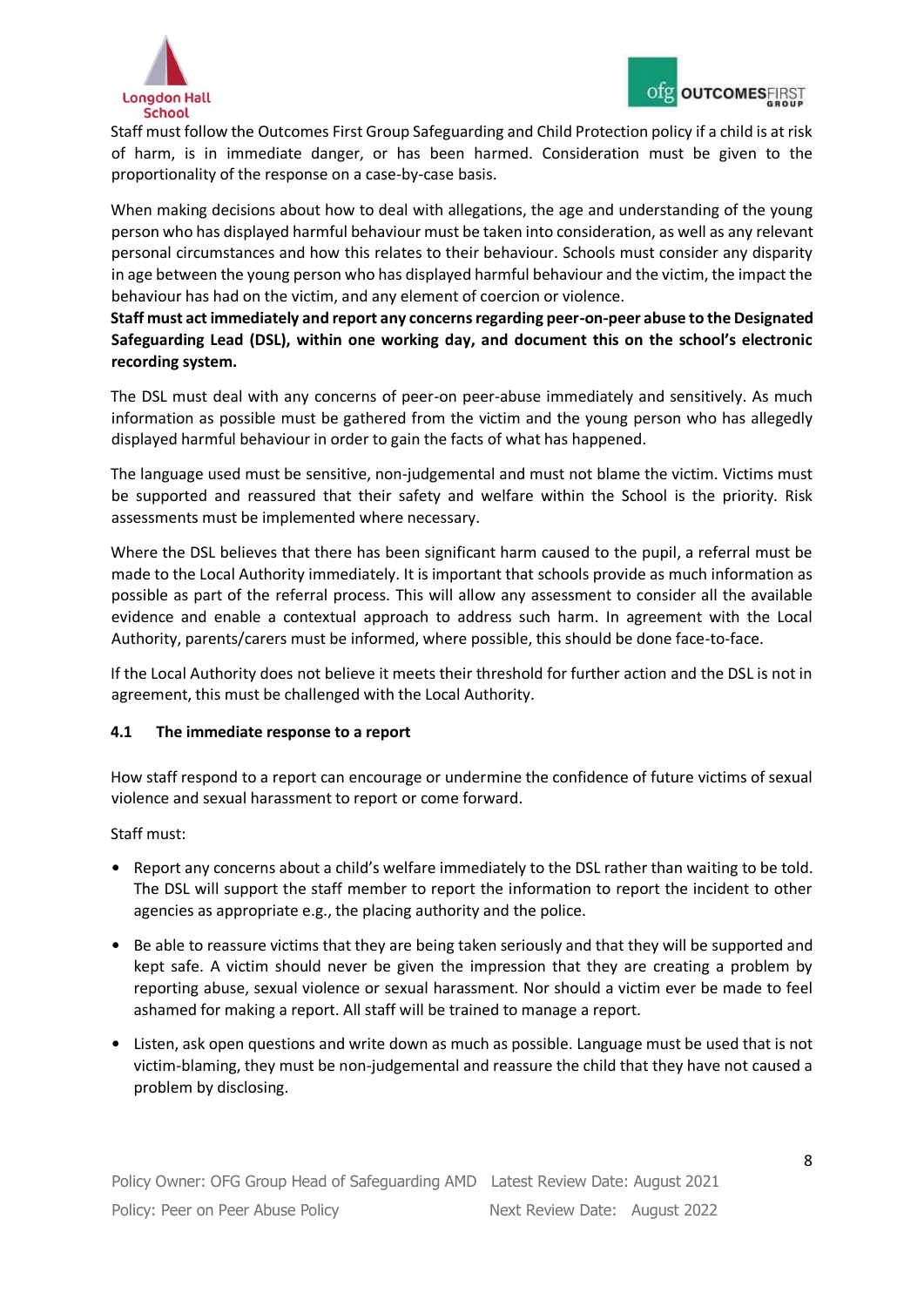

- Understand that victims may not talk about the whole picture immediately. They may be more comfortable providing information on a piecemeal basis. It is essential that dialogue is kept open and encouraged. When it is clear that ongoing support will be required, the victim should be asked if they would find it helpful to have a designated trusted adult to talk to about their needs. The choice of any such adult should be the victims, as far as reasonably possible. Schools and colleges should respect and support this choice.
- Not promise confidentiality as the concern will need to be shared further (for example, with the DSL or social care). Staff will only share the report with those people who are necessary to progress it. Information can be legally shared even if the pupil states they do not want it to be.
- Produce a written report as soon after the interview as possible, recording the facts as presented by the child. These may be used as part of a statutory assessment if the case is escalated later.
- If the concern relates to online abuse, be aware of **searching screening and confiscation** advice (for schools) **[searching screening and confiscation advice \(for schools\)](https://www.gov.uk/government/publications/searching-screening-and-confiscation)** [an](https://www.gov.uk/government/publications/searching-screening-and-confiscation)d **[UKCIS Sharing nudes](https://www.gov.uk/government/publications/sharing-nudes-and-semi-nudes-advice-for-education-settings-working-with-children-and-young-people/sharing-nudes-and-semi-nudes-advice-for-education-settings-working-with-children-and-young-people) [and semi-nudes: advice for education settings working with children and young people](https://www.gov.uk/government/publications/sharing-nudes-and-semi-nudes-advice-for-education-settings-working-with-children-and-young-people/sharing-nudes-and-semi-nudes-advice-for-education-settings-working-with-children-and-young-people)** where the report includes an online element. The highlighted advice provides more details on what to do when viewing an image is unavoidable. **The key consideration is for staff not to view or forward illegal images of a child.**

In some cases, it may be more appropriate to confiscate any devices to preserve any evidence and hand them to the police for inspection.

# **4.2 Considerations by the School**

The School will consider:

- The wishes of the victim in terms of how they want to proceed. This is especially important in the context of sexual violence and sexual harassment;
- The nature of the alleged incident(s), including whether a crime may have been committed and consideration of harmful sexual behaviour;
- The ages and developmental stages of the children involved;
- Any power imbalance between the children. For example, is the alleged perpetrator significantly older, more mature or more confident? Does the victim have a disability or learning difficulty?
- If the alleged incident is a one-off or a sustained pattern of abuse; (sexual abuse can be accompanied by other forms of abuse and a sustained pattern may not just be of a sexual nature);
- that sexual violence and sexual harassment can take place within intimate personal relationships between peers;
- other related issues and wider context, including any links to child sexual exploitation and child criminal exploitation.

# **4.3 Children sharing a classroom**

Whilst the DSL establishes the facts of the case and starts the process of liaising with children's social care and the police:

- The perpetrator will be removed from any classes they share with the victim.
- The school will assess how best to keep the victim and alleged perpetrator a reasonable distance apart on school premises and on transport to and from the school.

Policy Owner: OFG Group Head of Safeguarding AMD Latest Review Date: August 2021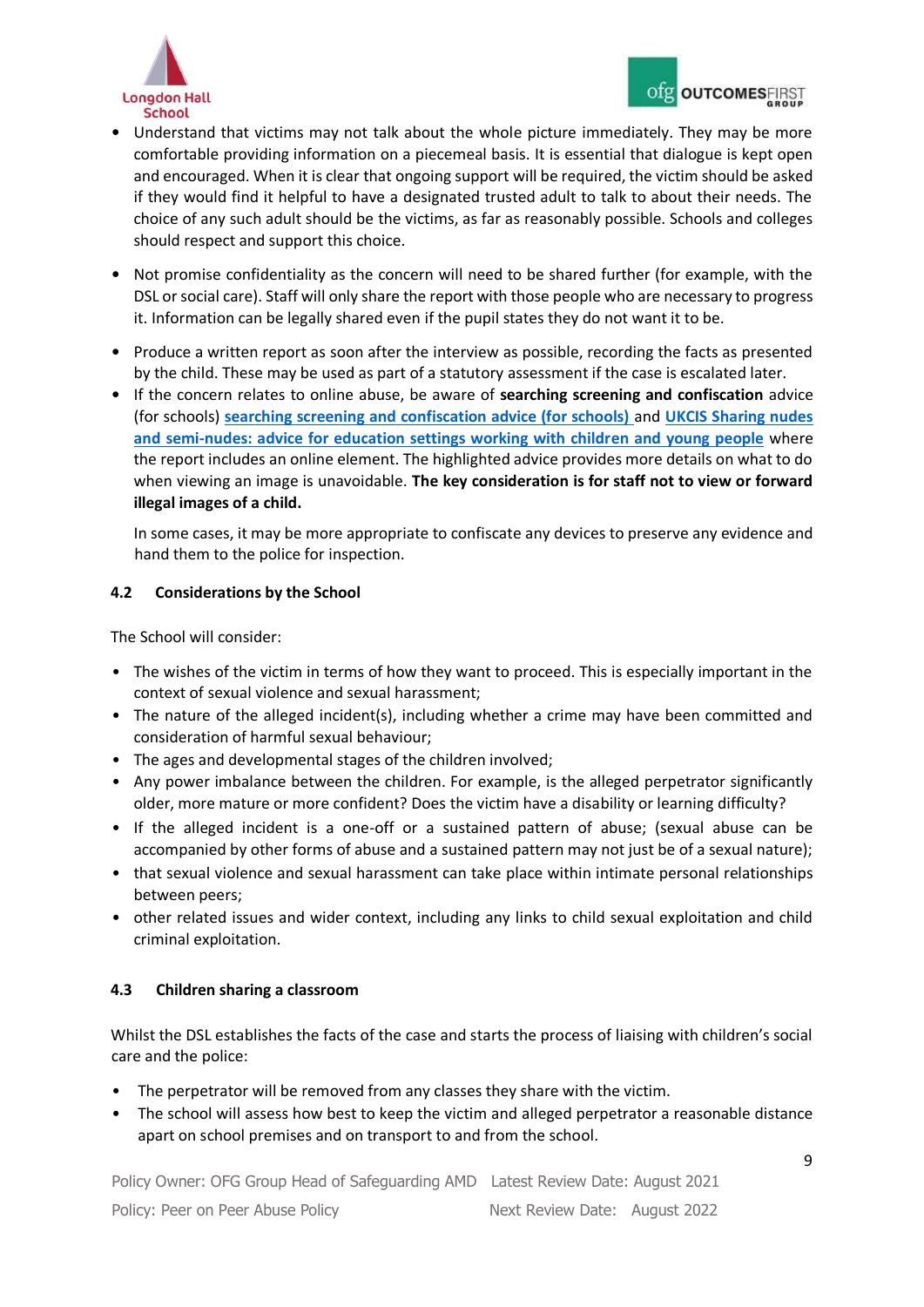



These actions are in the best interests of both children and should not be perceived to be a judgment on the alleged perpetrator.

## **4.4 Response to the alleged perpetrator**

Any allegation is likely to be traumatic for the alleged perpetrator. In cases of peer-on-peer abuse the alleged perpetrator must also be treated as vulnerable and may require specialist support, which should be organised by the DSL. Staff must be aware that the perpetrator may have suffered or be suffering abuse and/or trauma.

The DSL must ensure that the alleged perpetrators age and understanding is taken into account, as well as trying to understand the reasons why the alleged perpetrator may have harmed a peer. A risk assessment must be completed **immediately** which should balance the proportionality of the allegation alongside the needs of the victim and the alleged perpetrator's right to continue to be educated.

It is good practice for the DSL to meet with the parents/carers of the alleged perpetrator to explain the situation and what measures will be put in place to support their child. The DSL must be led by the police regarding what information can be shared with the alleged perpetrator and their family.

If the alleged perpetrator moves schools, the DSL must ensure that all safeguarding information is shared in advance with the new school. Schools must also inform their Local Authority of all deletions from their admission register when a child is taken off roll.

The DSL must liaise with the Police and Social Care should they wish to take disciplinary action prior to the conclusion of a Police/Social Care investigation. Other professionals investigating an incident does not in itself prevent a school from coming to its own conclusion, on the balance of probabilities, about what happened, and imposing a penalty accordingly.

Staff must be alert to possible bullying of the alleged perpetrator either within school or online. Arrangements must be made to safeguard them. Staff must promote a culture where bullying is not tolerated.

#### **4.5 Local Procedures**

The DSL will be familiar with the local referral procedures for safeguarding and child protection concerns. They must also be familiar with local responses to sexual violence and harassment, and these must shape their own responses. The DSL will ensure that staff are aware and understand the local processes and that they are familiar with local support services.

Where statutory assessments are appropriate, the DSL will be working alongside the relevant lead social worker. Collaborative working will help ensure the best possible package of coordinated support is implemented for the victim and, where appropriate, the alleged perpetrator and any other children that require support.

The placing authority **must** be notified immediately where it has been identified that there are immediate safeguarding concerns. It is recommended as best practice that steps are taken to convene a multi-agency professionals meeting to review any potential risks and agree actions to be taken to safeguard the young person/young people. The DSL is responsible for this.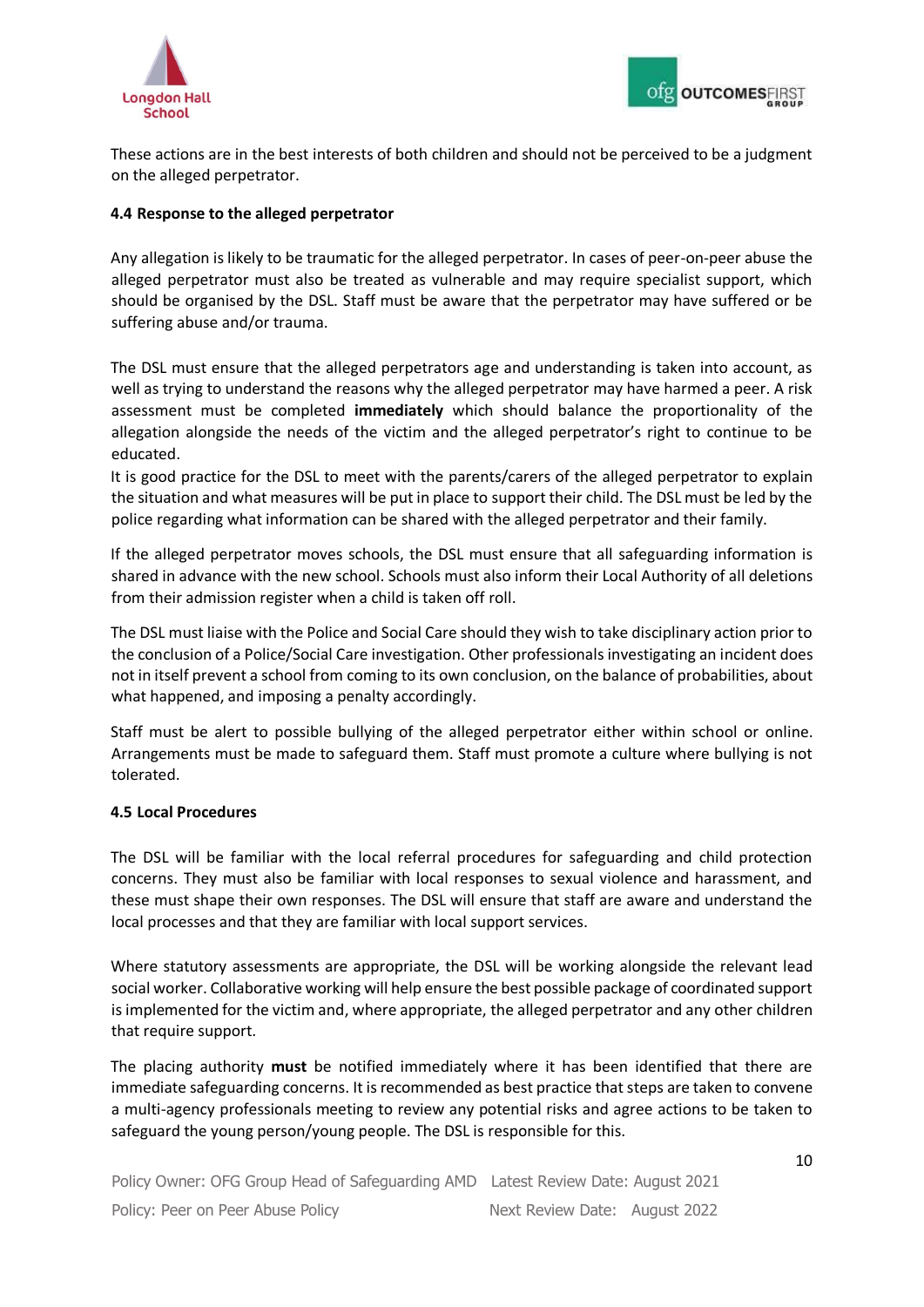



#### **Where a crime has been committed the DSL must immediately contact the police.**

Whilst the age of criminal responsibility is ten, if the alleged perpetrator is under ten, the starting principle of reporting to the police remains. The police will take a welfare, rather than a criminal justice, approach.

Where a report has been made to the police, the school will consult the police and agree what information can be disclosed to staff and others, the alleged perpetrator and their parents or carers. They will also discuss the best way to protect the victim and their anonymity.

Where there is a criminal investigation, the school will work closely with the relevant agencies to support all children involved (including potential witnesses). Where required, advice from the police will be sought in order to help manage the situation sensitively.

Whilst protecting children and/or taking any disciplinary measures against the alleged perpetrator, the school will work closely with the police (and other agencies as required), to ensure any actions the school or college take do not jeopardise the police investigation.

The DSL must inform the Chair of Governors, Regional Director and Group Head of Safeguarding/Director of Audit.

#### **4.7 Action following a report of sexual violence and/or sexual harassment**

**If a pupil alleges that they have been raped, assaulted by penetration or sexually assaulted, this must be reported to the Police and Social Care immediately.** The pupil's parents/carers should normally be informed unless there is a risk of greater harm to the pupil.

When there has been a report of sexual violence, the DSL will make an immediate risk and needs' assessment which will be recorded within one working day and recorded on the school's electronic recording system. The risk and needs assessment should consider:

- The victim, especially their protection and support;
- whether there may have been other victims,
- The alleged perpetrator(s); and
- All the other children (and, if appropriate, adult students and staff) at the school, especially any actions that are appropriate to protect them.

The risk assessment must be shared with the police (where requested), local authority, Head Teacher, Chair of Governors for the school, the Regional Director, and the Group Head of Safeguarding. Consideration must be given to informing Outcomes First Groups Corporate Affairs/Commercial Director in case of media interest.

Risk assessments will be kept under review by the DSL.

Where there has been a report of sexual harassment, a risk assessment should also be completed.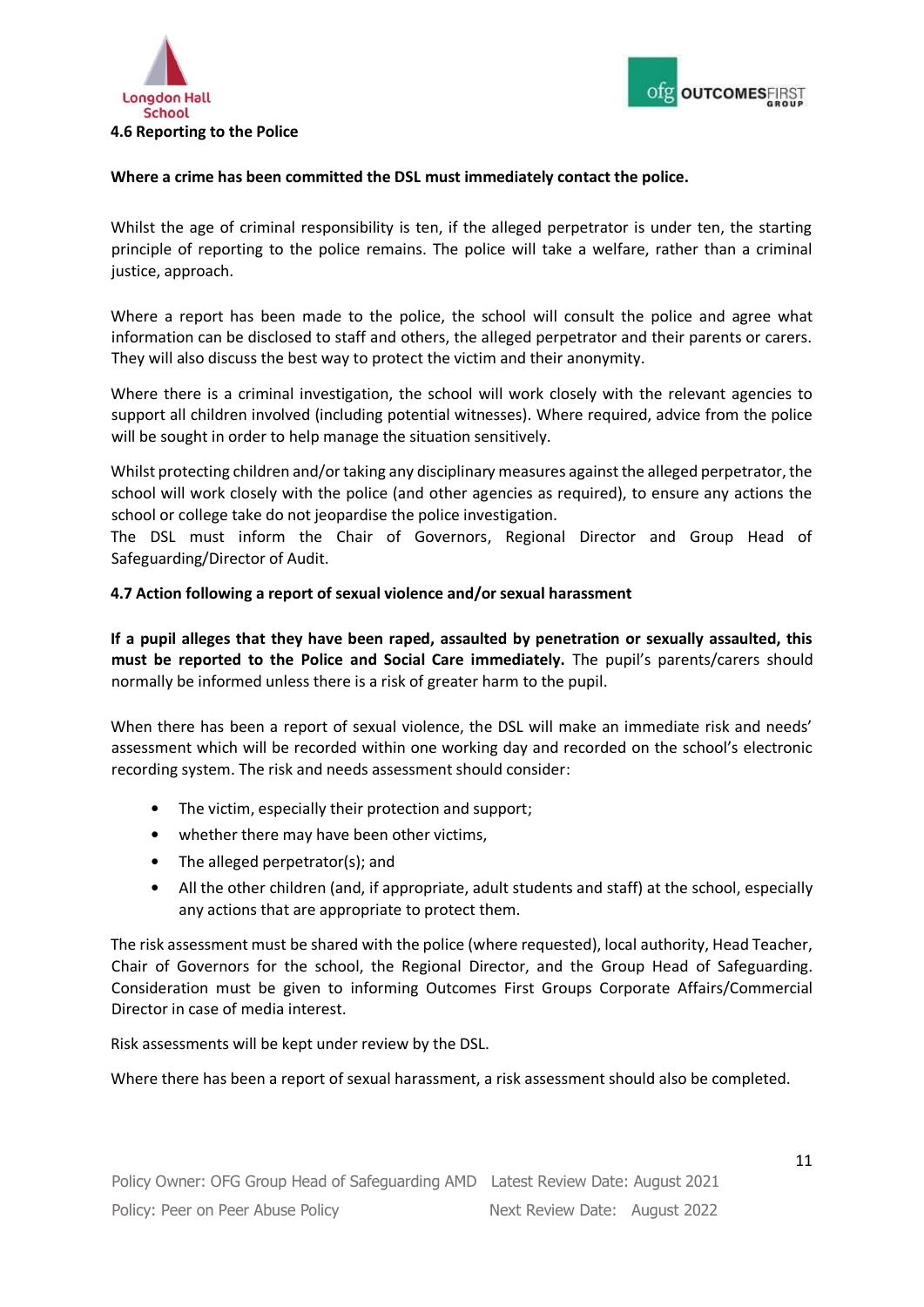

Staff must ensure that their response to sexual violence, harassment or harmful behaviours between children of the same sex is equally robust as it is for sexual violence and harassment between children of the opposite sex.

The DSL must inform the Chair of Governors, Regional Director and the Group Head of Safeguarding/Director of Audit of any reports of sexual violence, harassment of harmful behaviours.

## **5.0 After the outcome/conclusion of the incident**

Schools must:

- take a contextual safeguarding approach;
- take all necessary action to learn from the incident and prevent future incidents from occurring, such as through targeted education around specific types of peer-on-peer abuse;
- offer support for the victim and ensure it is provided wherever possible. Appropriate risk Assessments must be implemented to provide reassurance and safety for the victim;
- ensure that they **do not** adopt a victim blaming approach;
- complete an investigation into the incident, carried out by the DSL. The investigation must consider the occurrence of the incident itself, whether it is an isolated incident, and the personal circumstances of the young person who is alleged to have displayed harmful behaviour;
- if necessary, make appropriate referrals to support services for the young person who has displayed harmful behaviours;
- complete and implement a risk assessment for the young person who has displayed harmful behaviours in order to safeguard them and other pupils.

#### **5.1 The end of the criminal process**

If a child is convicted or receives a caution for a sexual offence, the school will update its risk assessment and ensure relevant protections are in place for all children. The school will consider any suitable action following the School's Behaviour policy. If the perpetrator remains in school, expectations regarding the perpetrator will be clearly set out if they have been convicted or cautioned. This could include expectations regarding their behaviour and any restrictions the school thinks are reasonable and proportionate about the perpetrator's timetable.

Any conviction (even with legal anonymity reporting restrictions) is potentially going to generate interest among other pupils in the school. The school will take measures to protect all children involved, especially from any bullying or harassment offline and online.

Where cases are classified as "no further action" (NFA'd) by the police or Crown Prosecution Service, or where there is a not guilty verdict, the School will continue to offer support to the victim and the alleged perpetrator for as long as is necessary. A not guilty verdict or a decision not to progress with their case will likely be traumatic for the victim. The fact that an allegation cannot be substantiated does not necessarily mean that it was unfounded. The School will continue to support all parties in this instance.

#### **5.2 Unsubstantiated, unfounded, false or malicious reports**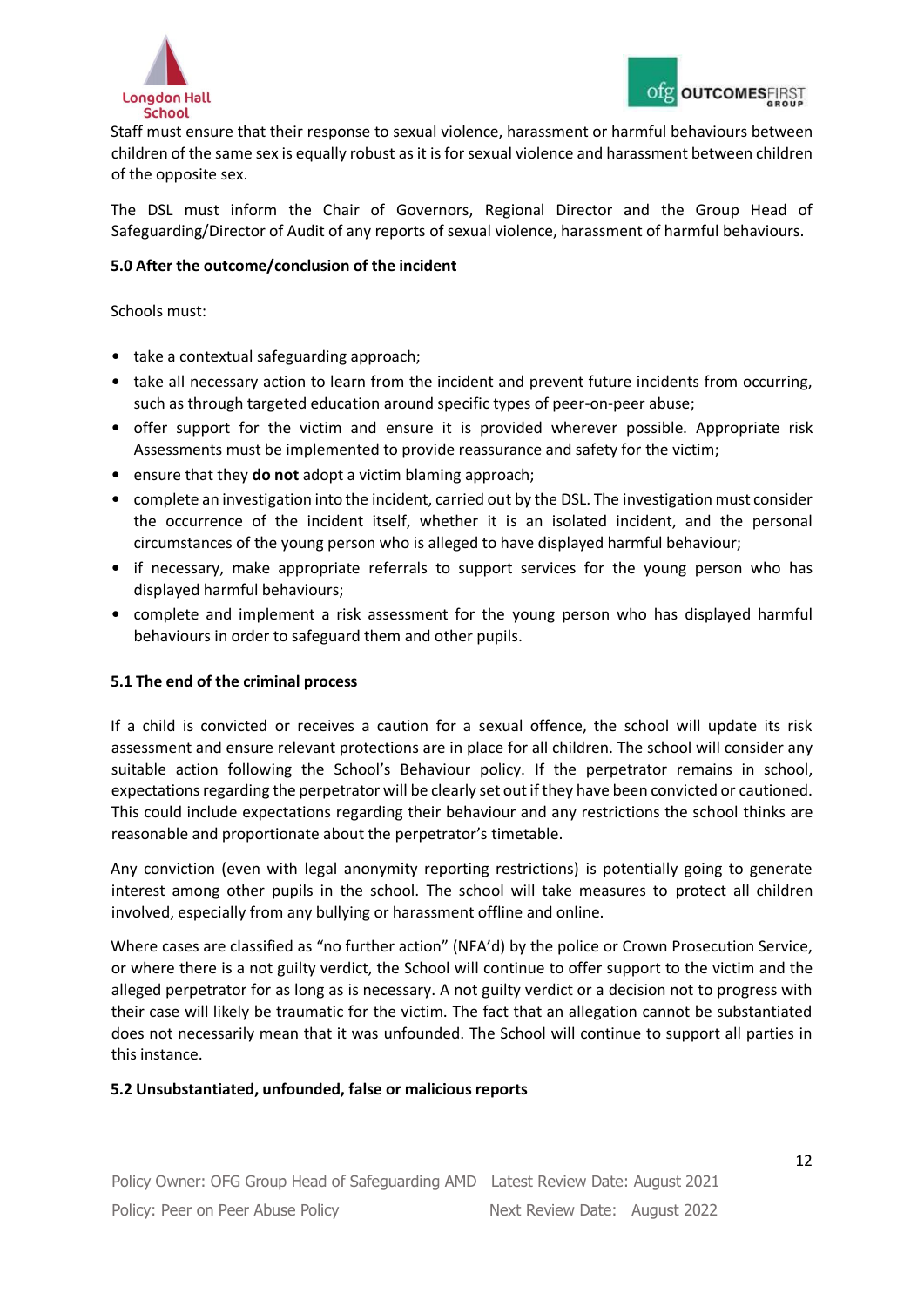

All concerns, discussions and decisions made, and the reasons for those decisions, should be recorded in writing.

Records should be reviewed so that potential patterns of concerning, problematic or inappropriate behaviour can be identified, and addressed.

If a report is determined to be unsubstantiated, unfounded, false or malicious, the DSL should consider whether the child and/or the person who has made the allegation is in need of help or may have been abused by someone else and this is a cry for help. In such circumstances, a referral to children's social care may be appropriate.

If a report is shown to be deliberately invented or malicious, the school or college, should consider whether any disciplinary action is appropriate against the individual who made it as per their own behaviour policy.

#### **6.0 Support for Children Affected by Sexual Assault**

Where there is a criminal investigation, the alleged perpetrator will be removed from any shared classes with the victim and consideration will be given as to how best to keep them a reasonable distance apart on the school premises or on school transport. This is in the best interest of the children concerned and should not be perceived to be a judgement of guilt before any legal proceedings. The School will work closely with the police.

Where a criminal investigation into a rape or assault by penetration leads to a conviction or caution, the School will take suitable action. In all but the most exceptional of circumstances, the rape or assault is likely to constitute a serious breach of discipline and lead to the view that allowing the perpetrator to remain in the same school or setting would seriously harm the education or welfare of the victim (and potentially other pupils or students).

Where a criminal investigation into sexual assault leads to a conviction or caution, the School will consider any suitable sanctions using their Behaviour policy, including consideration of permanent exclusion.

Where the perpetrator is going to remain at the School, the principle would be to continue keeping the victim and perpetrator in separate classes and continue to consider the most appropriate way to manage potential contact on school premises and transport. The nature of the conviction or caution and wishes of the victim will be especially important in determining how to proceed in such cases.

Schools should be aware that sexual assault can result in a range of health needs, including physical, mental, and sexual health problems and unwanted pregnancy. Children and young people that have a health need arising from sexual assault or abuse can access specialist NHS support from a Sexual Assault Referral Centre (SARC). (See Annex C for further details)

The victim should be given all the necessary support to remain in their school, however, if the trauma results in the victim being unable to do this, alternative provision or a move to another setting should be considered to enable them to continue to receive suitable education. This should only be at the request of the victim and following discussion with their parents or carers.

If the victim does move for any reason, the DSL must ensure that the new education setting is aware of any ongoing support needs and should discuss with the victim and their parents/carers the most suitable way of doing this. The DSL must transfer the child protection file.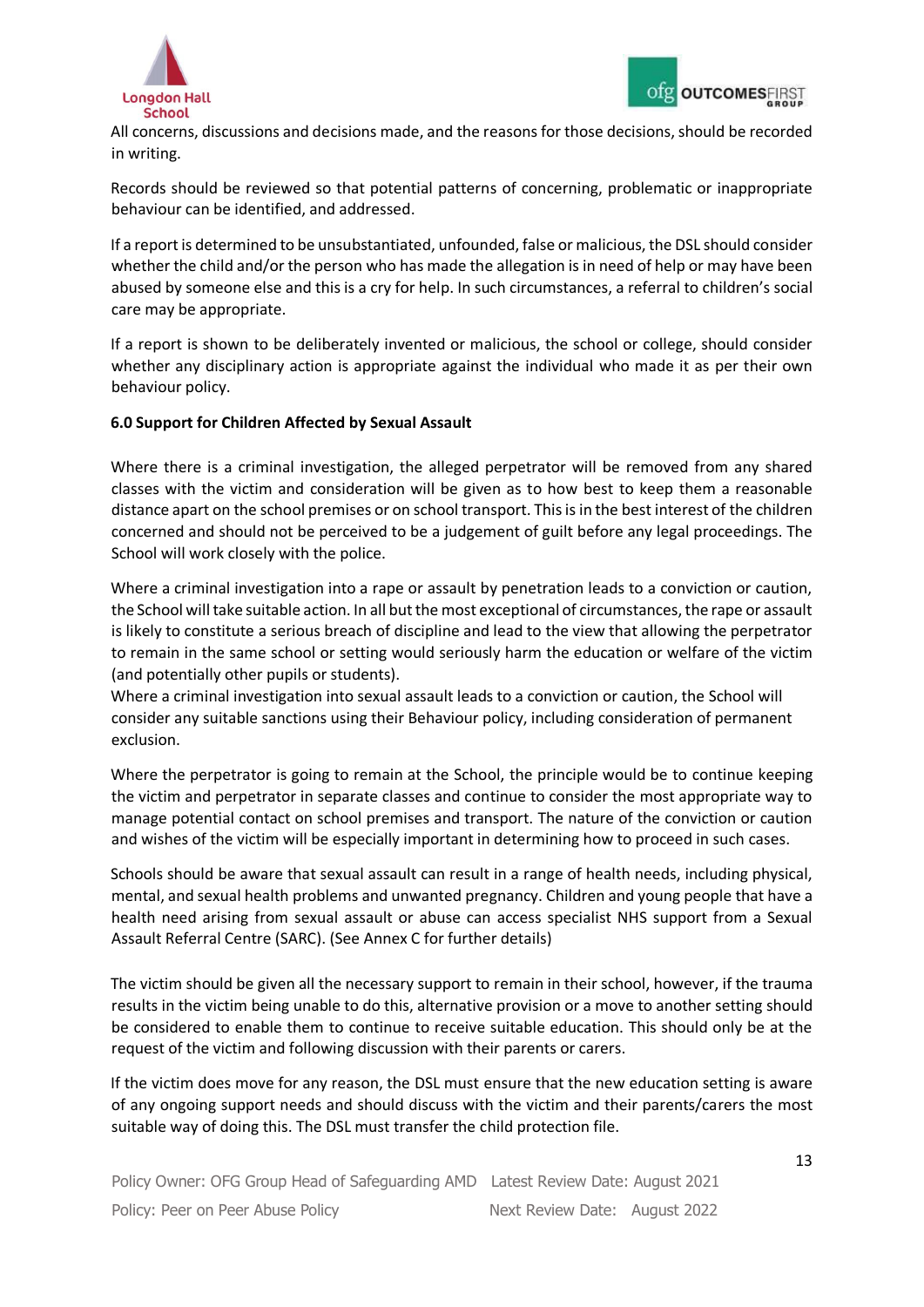

All the above will be considered with the needs and wishes of the victim at the heart of the process (supported by parents/carers as required). Any arrangements should be kept under review.

Further support for victims of sexual assault is available from a variety of agencies (see Annexes B and C).

## **7.0 Prevention strategies**

Our school actively seeks to raise awareness of and prevent all forms of peer-on-peer abuse by:

- Educating all Governors, Senior Leadership Team, staff and volunteers, pupils, parents and carers about this issue. This will include training all Governors, Senior Leadership Team, staff and volunteers on the nature, prevalence and effect of peer-on-peer abuse, and how to prevent, identify and respond to it and challenge attitudes that underly such abuse.
- Taking appropriate action to ensure that children and young people learn about appropriate relationships with adults, online safety, as well as sex and healthy relationships. RSHE lessons, Relationships Education, and Relationships and Sex Education will focus on important age appropriate and developmentally appropriate issues in line with Government guidance.
- Supporting children to understand what abuse is and the impact it can have on those who experience it.
- Creating a culture in which our pupils feel able to share their concerns openly, in a non-judgmental environment and have them listened to. Pupils are clear about how to report abuse or any concerns about possible abuse or harmful behaviour. This includes being able to access in private, relevant websites or help lines, such as Childline and the NSPCC, to seek advice and help.
- The School recognises that some children and young people are more vulnerable by virtue of their complex health or behavioural needs, or disabilities. All staff have a responsibility to be the 'eyes and ears' and report all concerns to the DSL. Consideration will be given as to whether additional support for children with protected characteristics is required.
- Engaging with parents/carers on this issue by:
- Talking with parents/carers about it and asking them what they perceive to be the risks facing their child and how they would like to see the School address those risks;
- Involving them in the review of School policies and lesson plans; and
- Encouraging them to hold the School to account on this issue.
- Ensuring that all peer-on-peer abuse issues are fed back to the Head of School and DSL, so they can spot and address any concerning trends and identify pupils who may need additional support.
- Working with Governors, Senior Leadership Team, all staff and volunteers, pupils and parents to address equality issues, to promote positive values, and to encourage a culture of tolerance and respect amongst all members of the School community.
- Working with multi-agency partners to further understand and address peer-on-peer abuse and reduce its occurrence.

#### **7.1 Risk Assessment (proactive school-wide)**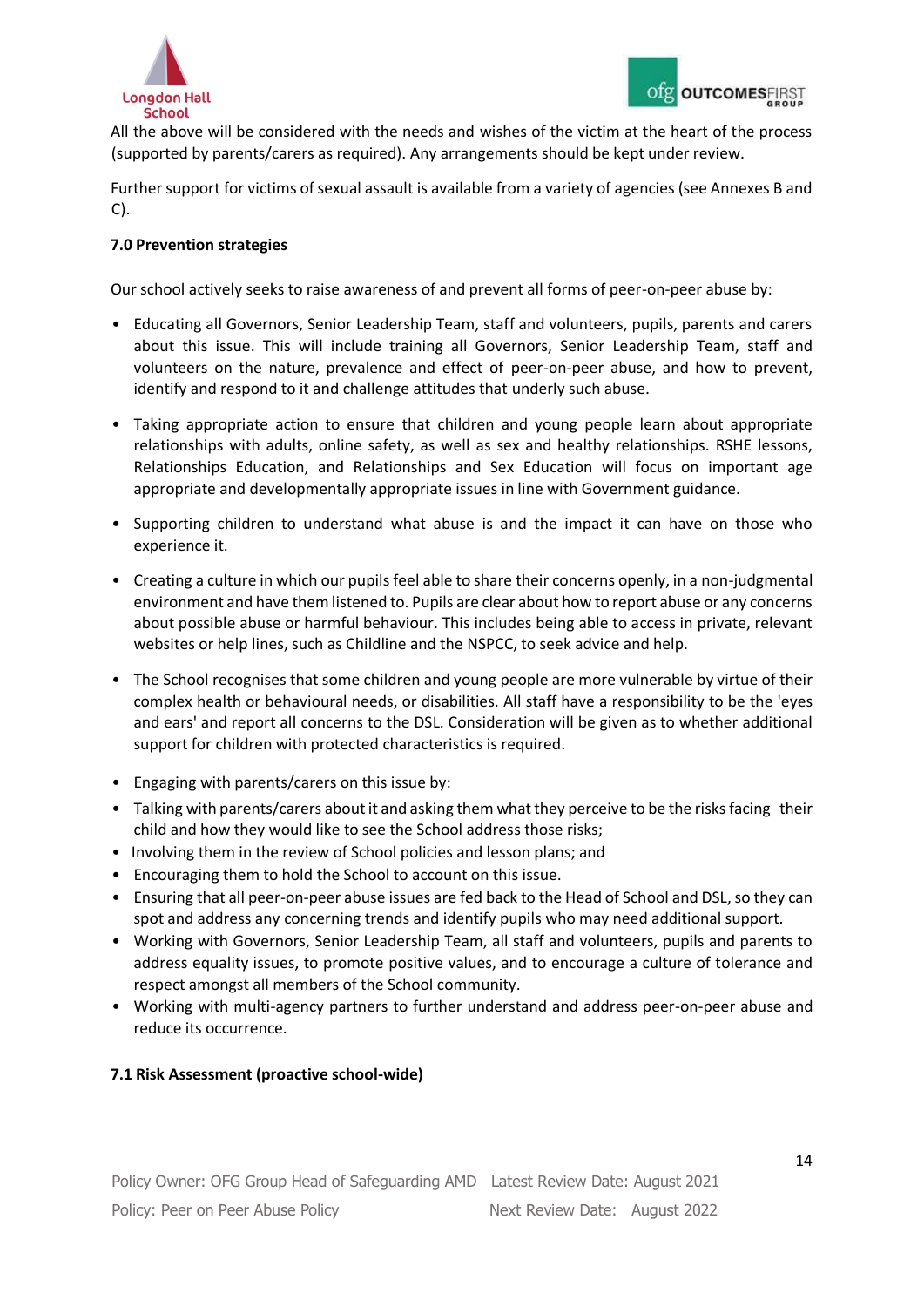



The School will conduct a risk assessment to determine the risks to which their students are or may be exposed and will assess and monitor those risks. This is a proactive assessment of the risks facing pupils and distinct from the assessments that must be conducted following concerns or allegations.

The risk assessment may include:

- the composition of pupil population, including specific characteristics that affect their vulnerability to peer-on-peer abuse for example, gender, age, special educational needs and/or disabilities, sexual orientation and/or religious belief.
- Which pupils are more at risk of being affected by peer-on-peer abuse?
- Any relevant trends in behaviour.
- Environmental factors and local awareness, for example, high levels of gang activity.
- Online activities and vulnerabilities.

This should be reviewed and updated at least annually and reviewed after any incident of peer-on peer abuse.

#### **Annex A**

#### **Harmful Sexual Behaviour Guidance**

A contextual safeguarding approach will be taken to understand, and respond to, any occurrences of harmful sexual behaviour, recognising that children and young people who display harmful behaviours must be seen as vulnerable themselves.

#### **1. What is Harmful Sexual Behaviour?**

Harmful sexual behaviour can include children and young people using sexually explicit words or phrases, inappropriate touching, using sexual violence or threats, penetrative sex with other children/young people. Sexual violence and sexual harassment exist on a continuum and may overlap; they can occur online face-to-face (both physically and verbally) and are never acceptable.

Sexual violence and sexual harassment can occur between two children of **any age and sex.** From primary through to secondary stage and into colleges. It can occur through a group of children sexually assaulting or sexually harassing a single child or group of children.

All staff working with children are advised to maintain an attitude of **'it could happen here".** Schools and colleges should be aware of and respond appropriately to all reports and concerns about sexual violence and/or sexual harassment both online and offline, including those that have happened outside of the school.

Age and stages of development of children and young people are critical factors in harmful sexual behaviour; however, it is not defined by these factors. Sexual behaviour between children can be considered harmful if one of the children is much older, particularly if there is more than two years' difference or if one of the children is pre-pubescent and the other is not. However, a younger child can abuse an older child, particularly if they have power over them, for example, if the older child is disabled,smaller in stature or has other vulnerabilities. Power is a key factor in the reasons why young people display harmful sexual behaviours towards peers. Evidence shows that girls are more likely to

Policy Owner: OFG Group Head of Safeguarding AMD Latest Review Date: August 2021 Policy: Peer on Peer Abuse Policy Next Review Date: August 2022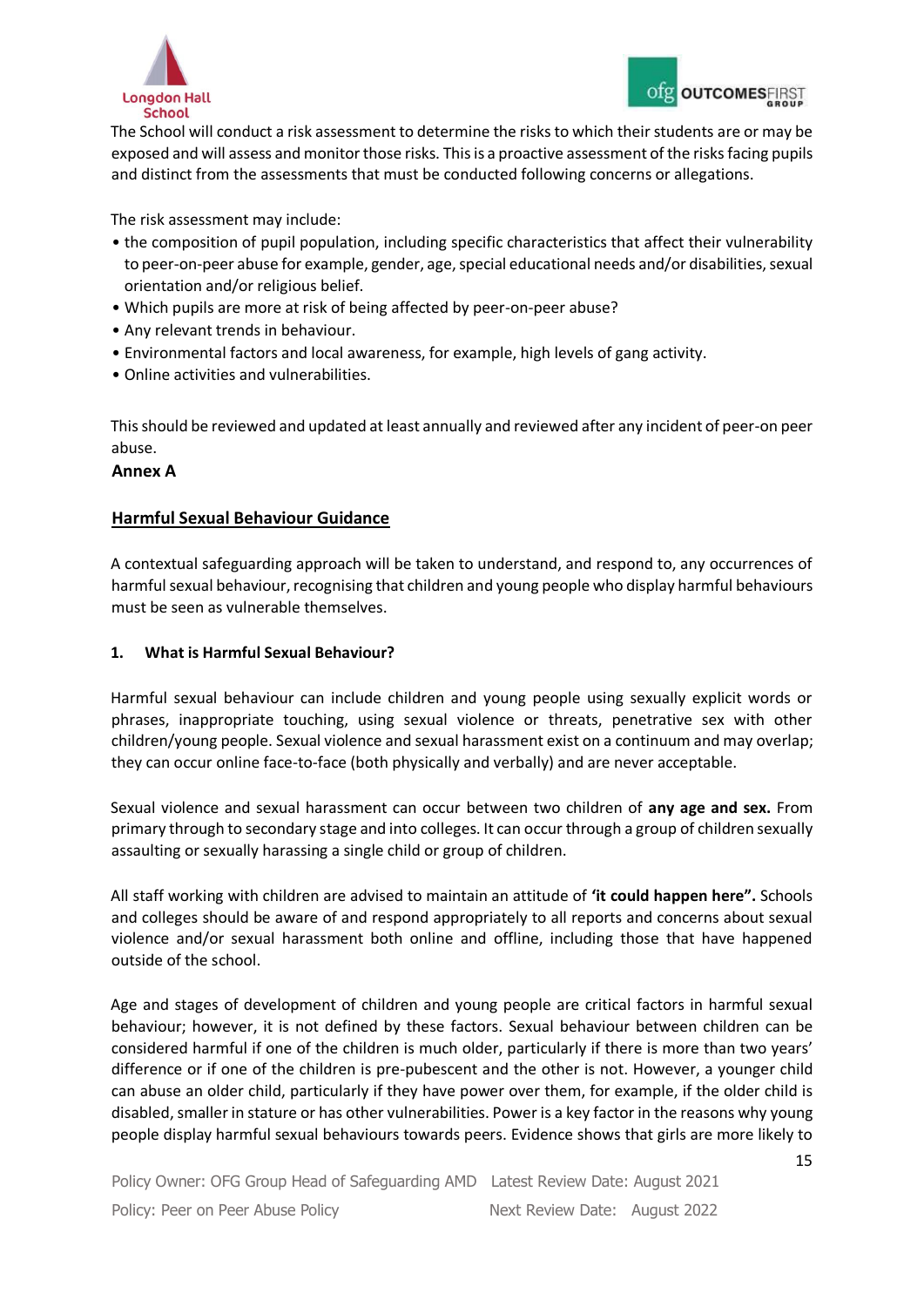

be subject to sexual violence and sexual harassment than boys, and that boys are more likely to perpetrate such violence and harassment, however either gender can be victim or perpetrator.

#### **2. Stages of sexual development**

It is important that anyone who works with children and young people has a good understanding of how children develop sexually. This can help in recognising healthy sexual behaviours that are developmentally appropriate and identifying if a child is displaying behaviour that is inappropriate or potentially harmful.

**S**exual development begins in infancy and is a natural part of growing up. Some children may develop later or earlier than others depending on their understanding, their own overall development and environment. The NSPCC provides some examples of age-appropriate healthy sexual behaviour.

## **0- to 4-years-old**

At this stage, children display natural exploratory behaviour emerging for the first time such as:

- enjoying being naked
- kissing and hugging people they know well, for example friends and family members
- touching or rubbing their own private parts as a comforting habit
- showing curiosity about or attempting to touch the private parts of other people
- being curious about the differences between boys and girls
- talking about private body parts and their functions, using words like 'willy', 'bum', 'poo' role playing about different relationships, for example marriage.

# **5- to 9-year-olds**

As children get a little older, they become more conscious of sex and their own sexuality. This can be displayed by:

- becoming more aware of the need for privacy
- asking questions about sex and relationships, such as what sex is, where babies come from and same-sex relationships
- kissing, hugging and holding hands with a boyfriend or girlfriend
- using swear words or slang to talk about sex after hearing other people use them.

#### **9- to 13-year-olds**

During these ages, children begin to get more curious about sex. Examples of healthy sexual behaviour during this stage are:

- having a boyfriend or girlfriend (of the same or different gender)
- using sexual language as swear words or slang
- wanting more privacy
- looking for information about sex online (this might lead to accidentally finding sexual pictures or videos)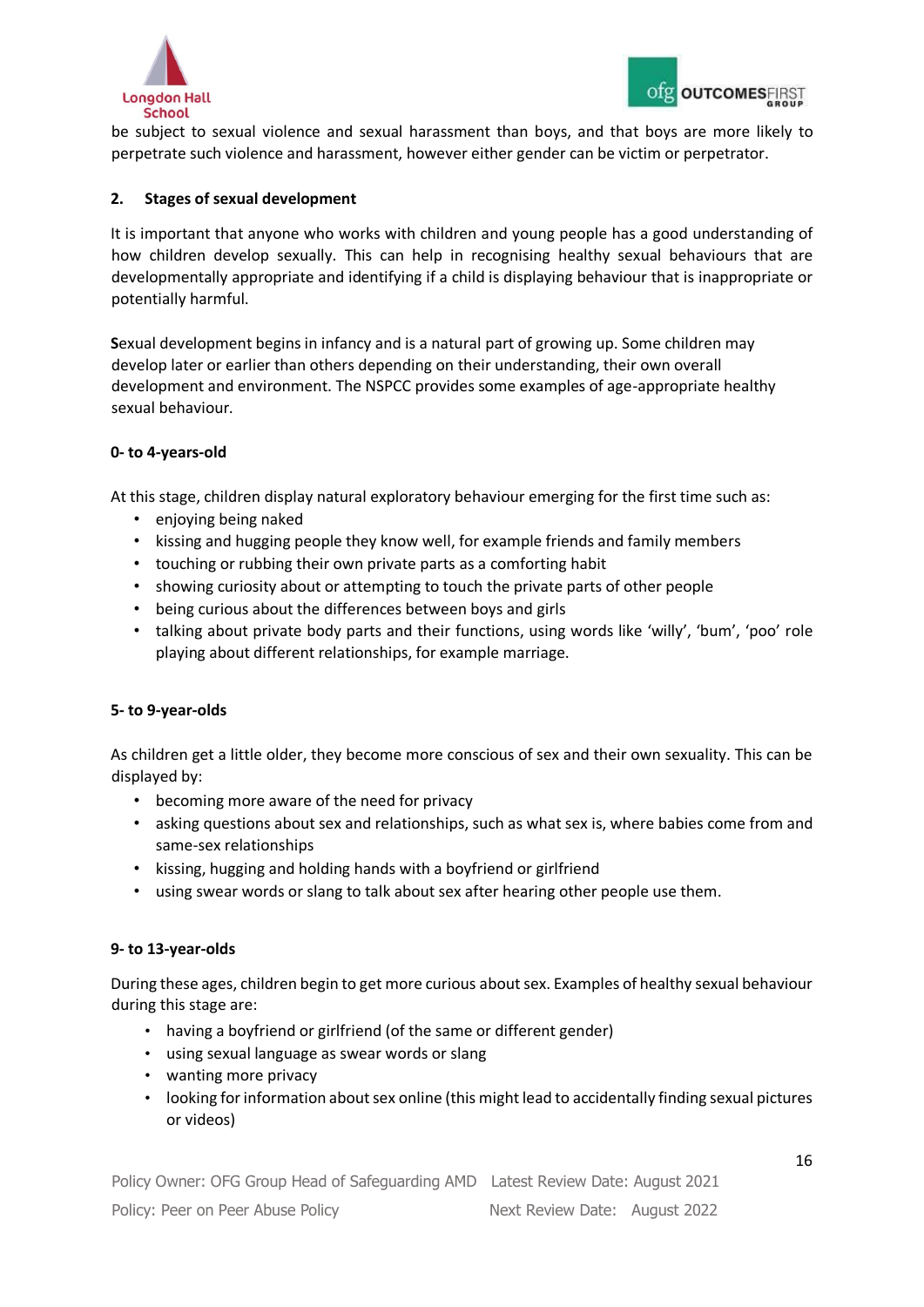



## **13- to 17-year-olds**

During adolescence, sexual behaviour becomes more private with young people, and they begin to explore their sexual identity. They might be:

- forming longer-lasting sexual and non-sexual relationships with peers
- using sexual language and talking about sex with friends
- sharing obscenities and jokes that are within the cultural norm  $\Box$  experimenting sexually with the same age group  $\Box$  looking for sexual pictures or videos online.

#### For further information, please visit:

[https://learning.nspcc.org.uk/child-health-development/healthy-sexual-development-childrenyoung](https://learning.nspcc.org.uk/child-health-development/healthy-sexual-development-children-young-people)[people](https://learning.nspcc.org.uk/child-health-development/healthy-sexual-development-children-young-people)

#### **3. Understanding sexual behaviour**

It is essential that those working with children and young people can distinguish normal from abnormal sexual behaviours. Hackett's (2010) continuum model demonstrates the range of sexual behaviours presented by children and young people, from those that are normal, to those that are highly deviant.

Healthy sexual behaviours are:

- Developmentally expected and age appropriate
- Socially acceptable
- Consensual, mutual, reciprocal
- Shared decision making

Problematic Sexual behaviours are:

- Problematic and concerning behaviours
- Developmentally unusual and socially unexpected
- No overt elements of victimisation
- Consent issues may be unclear
- May lack reciprocity or equal power
- May include levels of compulsivity

Abusive Sexual behaviours are:

- Victimising intent or outcome
- Includes misuse of power
- Coercion and force to ensure victim compliance
- Intrusive
- Informed consent lacking, or not able to be freely given by victim
- May include elements of expressive violence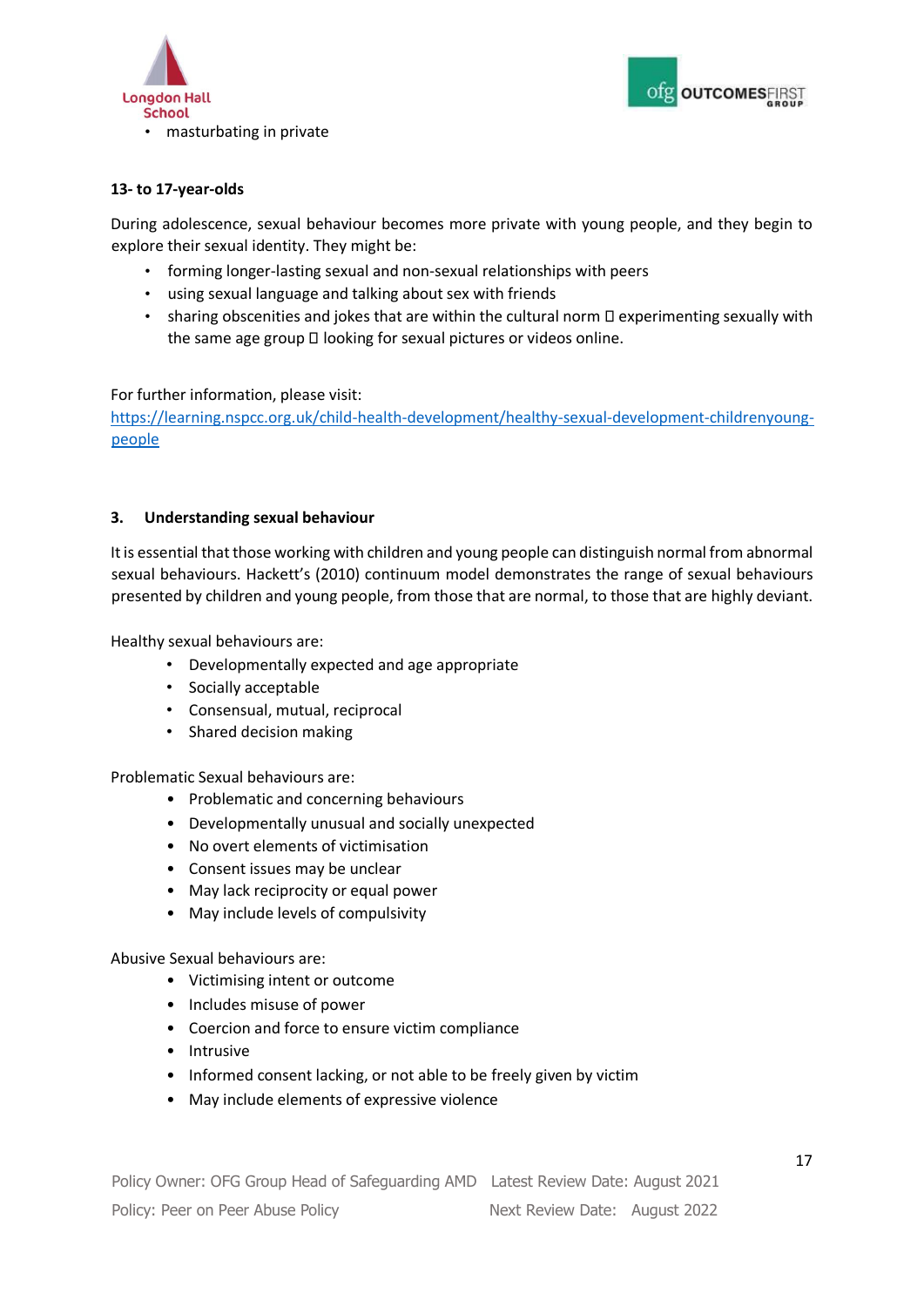

Sexual harassment between children/young people means 'unwanted conduct of a sexual nature' . It can occur online and/or face to face and can occur simultaneously between the two. Sexual harassment is likely to violate a child's dignity, and/or make them feel intimidated, degraded or humiliated and/or create a hostile, offensive or sexualised environment.

All staff should recognise that children are capable of abusing their peers (online and offline). Staff should be clear about their school's or college's policy and procedures with regard to peer-on-peer abuse.

# **4. Risk Factors**

**'**Peer relationships are increasingly influential during adolescence, setting social norms which inform young people's experiences, behaviours and choices and determine peer status. These relationships are, in turn, shaped by, and shape, the school, neighbourhood and online contexts in which they develop. ' (Contextual Safeguarding Briefing, Dr Carlene Firmann, 2017). Young people's peer groups, communities and social media activity can be either key risk factors or key protective factors.

Children and young people can develop harmful sexual behaviours because of trauma or abuse. They may have experienced:

- Physical abuse
- Emotional abuse
- Sexual abuse
- Severe neglect
- Parental rejection
- Family breakdown
- Domestic abuse
- Parental substance misuse

# **It is important to remember that being abused does not mean that children or young people will go on to abuse others.**

Key risk factors and vulnerabilities of young people who sexually abuse others are that they may:

- have poor self-regulation and coping skills
- experience social anxiety and a sense of social inadequacy
- have poorly internalised rules for social behaviour
- possess a poorly developed or primitive sense of morality
- lack secure and confident attachments to others
- exercise limited self-control, and act out their emotional experiences through negative or otherwise inappropriate behaviour
- have little insight into the feelings and needs of others and, indeed, their own emotions
- place their own needs and feelings ahead of the needs and feelings of others
- exhibit a poorly defined sense of personal boundaries
- have developed strong and not easily corrected cognitive distortions about others, themselves, and the world they share
- struggle to interact socially or have issues with social competence.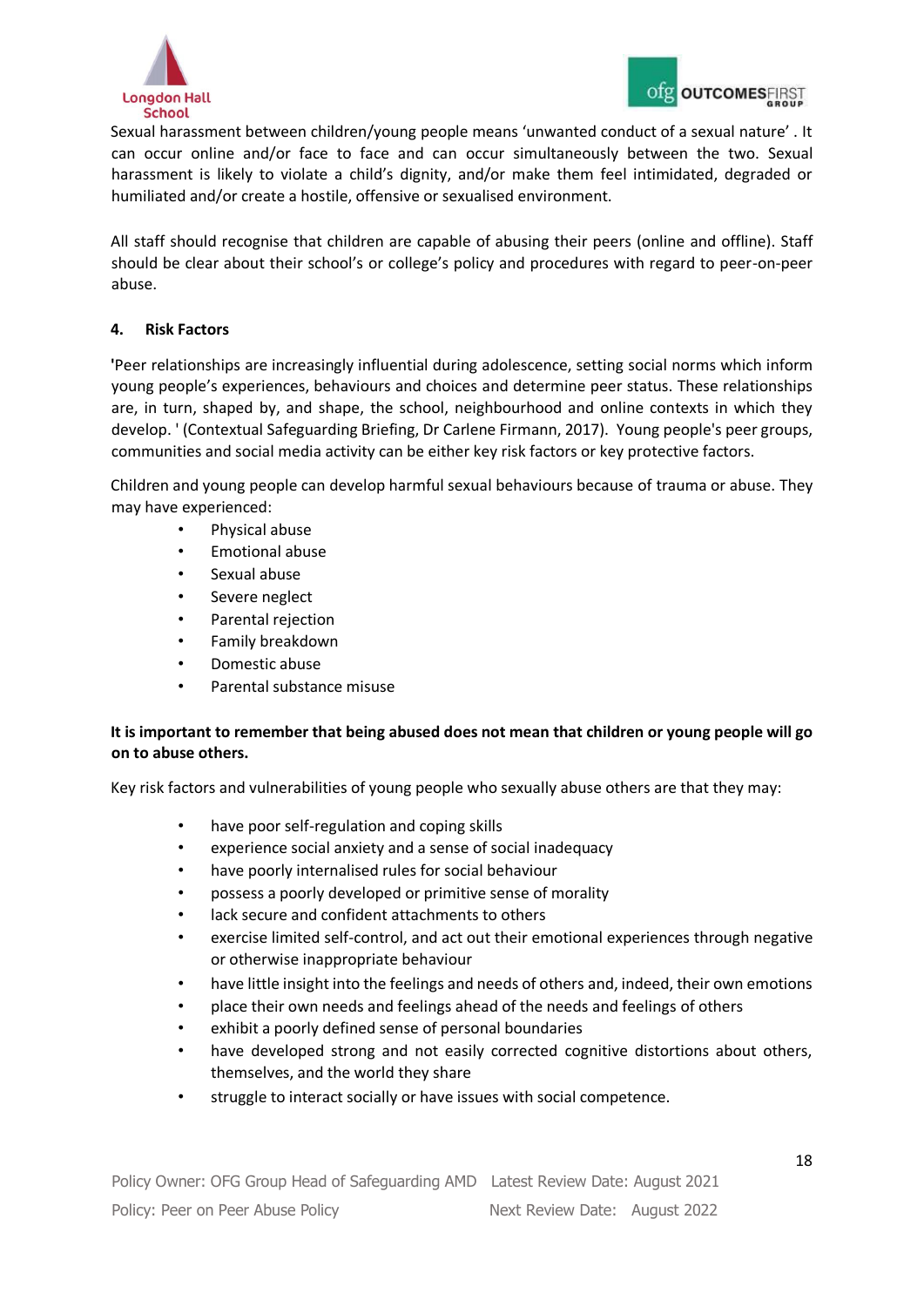

Staff must remember this is not an exhaustive list and **must** remain alert to possible signs of sexual abuse, violence, harassment or harmful behaviours by pupils in school.

Staff must follow section 4 of the Peer-on-Peer Abuse Policy if they have any concerns, or if a pupil discloses that they have been harmed.

#### **Annex B: Helplines and support for young people**

Childline[: https://www.childline.org.uk/get-support/](https://www.childline.org.uk/get-support/)

NSPCC:<https://www.nspcc.org.uk/keeping-children-safe/our-services/nspcc-helpline/>

Barnardo's: <https://www.barnardos.org.uk/what-we-do/protecting-children/sexual-abuse>

Safeline: https://www.safeline.org.uk/what-we-do/young-people/

Mind[:https://www.mind.org.uk/information-support/for-children-and-young-people/usefulcontacts/](https://www.mind.org.uk/information-support/for-children-and-young-people/useful-contacts/)

<https://www.safe4me.co.uk/support-services/> - provides an A-Z directory listing details of national and local services offering specialist support, advice and resources for children and young people, families and professionals on a broad range of needs, concerns and topics.

# **Annex C: Help and Support for children and young people that have health needs arising from sexual assault or abuse**

Sexual Assault Referral Centres (SARC) – Centres can be found through a location search at: [https://www.nhs.uk/service-search/other-services/Rape-and-sexual-assault](https://www.nhs.uk/service-search/other-services/Rape-and-sexual-assault-referral-centres/LocationSearch/364)[referralcentres/LocationSearch/364](https://www.nhs.uk/service-search/other-services/Rape-and-sexual-assault-referral-centres/LocationSearch/364)

The [NHS](https://www.nhs.uk/live-well/sexual-health/help-after-rape-and-sexual-assault/) provides a range of advice, help and support including advice about the risk of pregnancy, sexually transmitted infections (STI), reporting to the police and forensics.

Rape Crisis<https://rapecrisis.org.uk/>

The Survivors Trust<https://www.thesurvivorstrust.org/>

The Male Survivors Partnership[: Male Survivors Partnership](https://malesurvivor.co.uk/support-for-male-survivors/directory-of-services/)

Children and Young People's Mental Health Services [\(CYPMHS\)](https://www.nhs.uk/mental-health/nhs-voluntary-charity-services/nhs-services/children-young-people-mental-health-services-cypmhs/) previously referred to as CAMHS. Services vary depending on local authority. Most CAHMS have their own website, which will have information about access, referrals and contact numbers.

[Internet Watch Foundation](https://www.iwf.org.uk/) [w](https://www.iwf.org.uk/)orks internationally to remove child sexual abuse online images and videos and offers a place for the public to report them anonymously.

[Childline/IWF](https://www.childline.org.uk/info-advice/bullying-abuse-safety/online-mobile-safety/remove-nude-image-shared-online/) Remove a nude image shared online Report Remove is a free tool that allows children to report nude or sexual images and videos of themselves that they think might have been shared online, to see if they can be removed from the internet.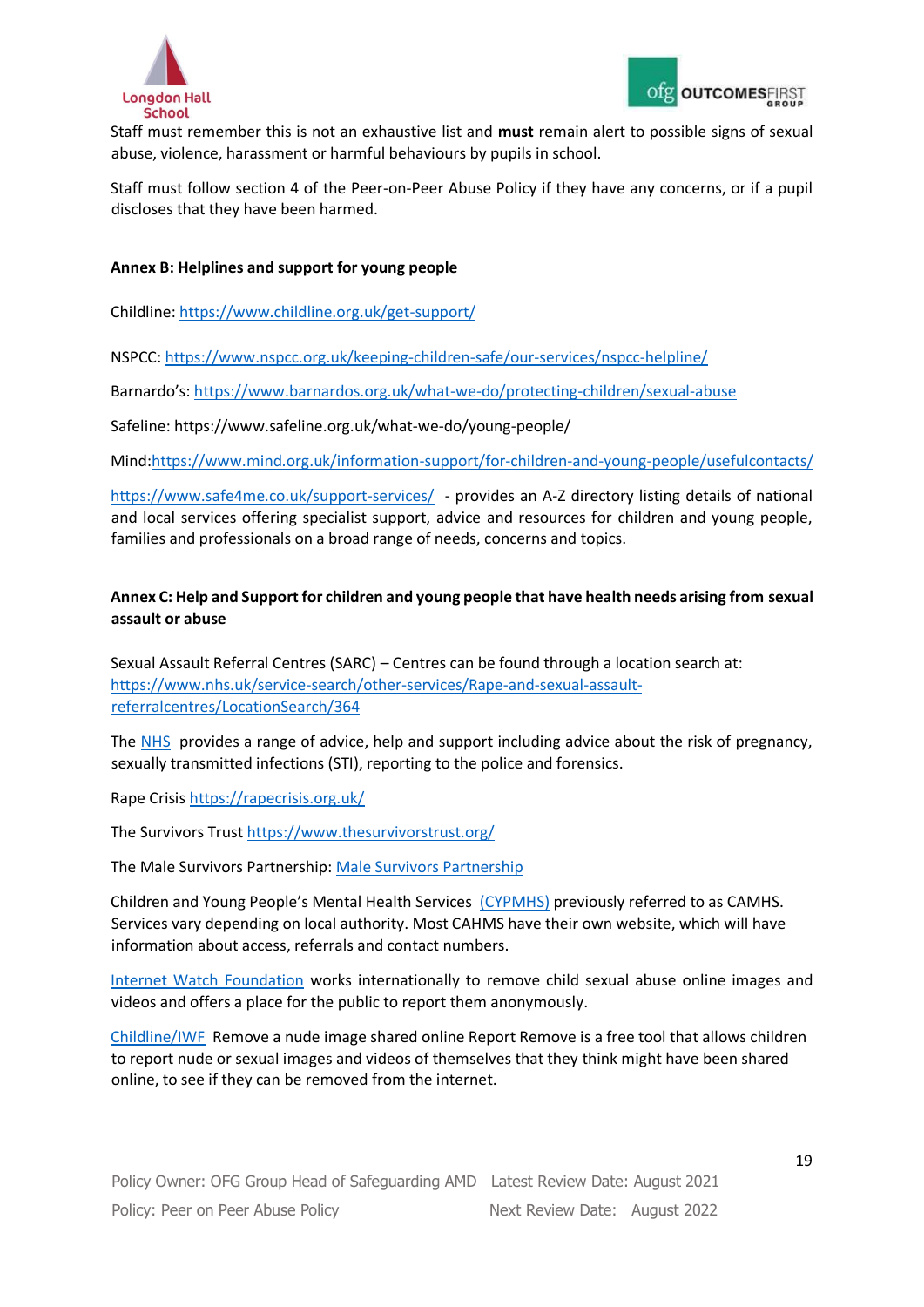

#### **Annex D: Useful Publications and Websites**

**[NICE guidance](https://www.nice.org.uk/guidance/ng55)** [c](https://www.nice.org.uk/guidance/ng55)ontains information on developing interventions; working with families and carers; and multi-agency working.

The Lucy Faithfull Foundation has developed a **[HSB Toolkit](https://www.stopitnow.org.uk/wp-content/uploads/2020/10/Stop_It_Now_harmful_sexual_behaviour_prevention_toolkit_Oct_2020.pdf)**[,](https://www.stopitnow.org.uk/wp-content/uploads/2020/10/Stop_It_Now_harmful_sexual_behaviour_prevention_toolkit_Oct_2020.pdf) which provides support, advice and information on how to prevent it, links to organisations and helplines, resources about HSB by children, internet safety, sexual development and preventing child sexual abuse.

The NSPCC provides free and independent advice about HSB: NSPCC Learning: **[NSPCC Learning:](https://learning.nspcc.org.uk/child-abuse-and-neglect/harmful-sexual-behaviour)**

**[Protecting children from harmful sexual behaviour](https://learning.nspcc.org.uk/child-abuse-and-neglect/harmful-sexual-behaviour)** [a](https://learning.nspcc.org.uk/child-abuse-and-neglect/harmful-sexual-behaviour)nd **[NSPCC -](https://learning.nspcc.org.uk/research-resources/2019/harmful-sexual-behaviour-framework) [Harmful sexual behaviour](https://learning.nspcc.org.uk/research-resources/2019/harmful-sexual-behaviour-framework)**

**[framework](https://learning.nspcc.org.uk/research-resources/2019/harmful-sexual-behaviour-framework)**

**[https://www.nspcc.org.uk/keeping-](https://www.nspcc.org.uk/keeping)[children-safe/online-safety/](https://www.nspcc.org.uk/keeping-children-safe/online-safety/)**

**<https://www.thinkuknow.co.uk/>**

**[https://www.ceop.police.uk/Safety-](https://www.ceop.police.uk/Safety)[Centre/](https://www.ceop.police.uk/Safety-Centre/) <https://www.stopitnow.org.uk/>**

**[Keeping Children Safe in Education \(2021\) DFE](https://assets.publishing.service.gov.uk/government/uploads/system/uploads/attachment_data/file/999348/Keeping_children_safe_in_education_2021.pdf)**

**[Sexual Violence and Sexual Harassment between Children in Schools and Colleges \(September](https://assets.publishing.service.gov.uk/government/uploads/system/uploads/attachment_data/file/999239/SVSH_2021.pdf)  [2021\)](https://assets.publishing.service.gov.uk/government/uploads/system/uploads/attachment_data/file/999239/SVSH_2021.pdf)**

**[Relationships and sex education \(RSE\) and health education DFE](https://www.gov.uk/government/publications/relationships-education-relationships-and-sex-education-rse-and-health-education)**

**[Review of sexual abuse in schools and colleges -](https://www.gov.uk/government/publications/review-of-sexual-abuse-in-schools-and-colleges/review-of-sexual-abuse-in-schools-and-colleges) [Ofsted](https://www.gov.uk/government/publications/review-of-sexual-abuse-in-schools-and-colleges/review-of-sexual-abuse-in-schools-and-colleges)**

**UKCIS Sharing [nudes and semi-nudes: advice for education settings working with children and](https://www.gov.uk/government/publications/sharing-nudes-and-semi-nudes-advice-for-education-settings-working-with-children-and-young-people/sharing-nudes-and-semi-nudes-advice-for-education-settings-working-with-children-and-young-people) [young people](https://www.gov.uk/government/publications/sharing-nudes-and-semi-nudes-advice-for-education-settings-working-with-children-and-young-people/sharing-nudes-and-semi-nudes-advice-for-education-settings-working-with-children-and-young-people)**

Safeguarding Network - **[Peer on Peer Abuse](https://safeguarding.network/safeguarding-resources/peer-peer-abuse/)** and **[Preventing youth violence and gang involvement](https://safeguarding.network/safeguarding-resources/gangs-youth-violence/)**

Peer-on-peer abuse toolkit by Farrer &Co Guidance on peer-on peer abuse policy and template peeron-peer abuse policy[:](https://www.farrer.co.uk/globalassets/clients-and-sectors/safeguarding/farrer--co-safeguarding-peer-on-peer-abuse-toolkit-2019.pdf) **[https://www.farrer.co.uk/globalassets/clients](https://www.farrer.co.uk/globalassets/clients-and-sectors/safeguarding/farrer--co-safeguarding-peer-on-peer-abuse-toolkit-2019.pdf)[andsectors/safeguarding/farrer--co-safeguarding-peer-on-peer-abuse-toolkit-2019.pdf](https://www.farrer.co.uk/globalassets/clients-and-sectors/safeguarding/farrer--co-safeguarding-peer-on-peer-abuse-toolkit-2019.pdf)**

**[Towards a Contextual Response to Peer-on-Peer Abuse -](https://www.csnetwork.org.uk/assets/documents/Towards-a-Contextual-Response-to-Peer-on-Peer-Abuse_161013_170057.pdf) [CSE Network](https://www.csnetwork.org.uk/assets/documents/Towards-a-Contextual-Response-to-Peer-on-Peer-Abuse_161013_170057.pdf)**

**[Beyond Referrals: CSN Beyond Referrals: Levers for Addressing HSB in Schools Toolkit](https://www.csnetwork.org.uk/assets/documents/CSN_BeyondReferrals_SchoolsGuidance_ARTWORK.pdf)**

**[Sexual bullying: developing](https://anti-bullyingalliance.org.uk/sites/default/files/uploads/attachments/Sexual%20bullying%20-%20anti-bullying%20guidance%20for%20teachers%20and%20other%20professionals%20-%20FINAL_0.pdf) [effective anti-bullying practice-](https://anti-bullyingalliance.org.uk/sites/default/files/uploads/attachments/Sexual%20bullying%20-%20anti-bullying%20guidance%20for%20teachers%20and%20other%20professionals%20-%20FINAL_0.pdf) [A guide for school staff and other](https://anti-bullyingalliance.org.uk/sites/default/files/uploads/attachments/Sexual%20bullying%20-%20anti-bullying%20guidance%20for%20teachers%20and%20other%20professionals%20-%20FINAL_0.pdf) [professional](https://anti-bullyingalliance.org.uk/sites/default/files/uploads/attachments/Sexual%20bullying%20-%20anti-bullying%20guidance%20for%20teachers%20and%20other%20professionals%20-%20FINAL_0.pdf)**

**[Anti-Bullying Alliance](https://anti-bullyingalliance.org.uk/)**

**[Project deSHAME-](https://www.childnet.com/ufiles/Project_deSHAME_Dec_2017_Report.pdf) [Digital Exploitation and Sexual Harassment Amongst Minors in Europe](https://www.childnet.com/ufiles/Project_deSHAME_Dec_2017_Report.pdf) [Understanding, Preventing, Responding](https://www.childnet.com/ufiles/Project_deSHAME_Dec_2017_Report.pdf)**